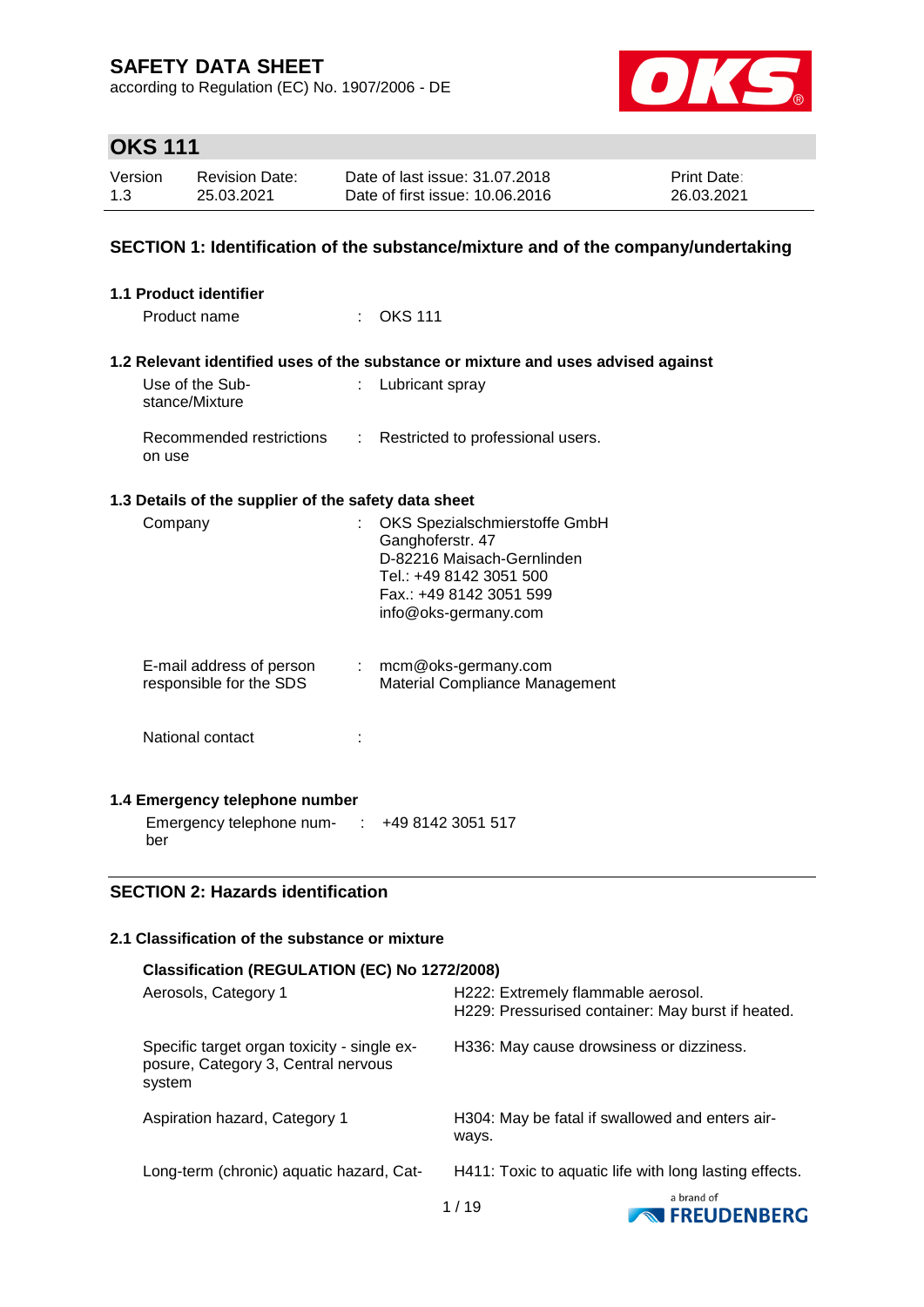according to Regulation (EC) No. 1907/2006 - DE



# **OKS 111**

| Version | <b>Revision Date:</b> | Date of last issue: 31.07.2018  | <b>Print Date:</b> |
|---------|-----------------------|---------------------------------|--------------------|
| 1.3     | 25.03.2021            | Date of first issue: 10.06.2016 | 26.03.2021         |

egory 2

### **2.2 Label elements**

| Labelling (REGULATION (EC) No 1272/2008)<br>Hazard pictograms |                                                                                    |                                                                                                                                                                                                                                                   |
|---------------------------------------------------------------|------------------------------------------------------------------------------------|---------------------------------------------------------------------------------------------------------------------------------------------------------------------------------------------------------------------------------------------------|
| Signal word                                                   | Danger                                                                             |                                                                                                                                                                                                                                                   |
| <b>Hazard statements</b>                                      | H <sub>222</sub><br>H <sub>229</sub><br>H304<br>H336<br>H411                       | Extremely flammable aerosol.<br>Pressurised container: May burst if heated.<br>May be fatal if swallowed and enters air-<br>ways.<br>May cause drowsiness or dizziness.<br>Toxic to aquatic life with long lasting effects.                       |
| Supplemental Hazard<br><b>Statements</b>                      | <b>EUH066</b>                                                                      | Repeated exposure may cause skin<br>dryness or cracking.                                                                                                                                                                                          |
| Precautionary statements                                      | <b>Prevention:</b><br>P210<br>P211<br>P <sub>251</sub><br>P273<br><b>Response:</b> | Keep away from heat, hot surfaces, sparks,<br>open flames and other ignition sources. No<br>smoking.<br>Do not spray on an open flame or other<br>ignition source.<br>Do not pierce or burn, even after use.<br>Avoid release to the environment. |
|                                                               | P301 + P310<br>P331<br>P391                                                        | IF SWALLOWED: Immediately call a<br>POISON CENTER/ doctor.<br>Do NOT induce vomiting.<br>Collect spillage.                                                                                                                                        |
|                                                               | Storage:<br>$P410 + P412$                                                          | Protect from sunlight. Do not expose to<br>temperatures exceeding 50 °C/ 122 °F.                                                                                                                                                                  |

Hazardous components which must be listed on the label: Hydrocarbons, C7-C9, n-alkanes, isoalkanes, cyclics

### **2.3 Other hazards**

This substance/mixture contains no components considered to be either persistent, bioaccumulative and toxic (PBT), or very persistent and very bioaccumulative (vPvB) at levels of 0.1% or higher.

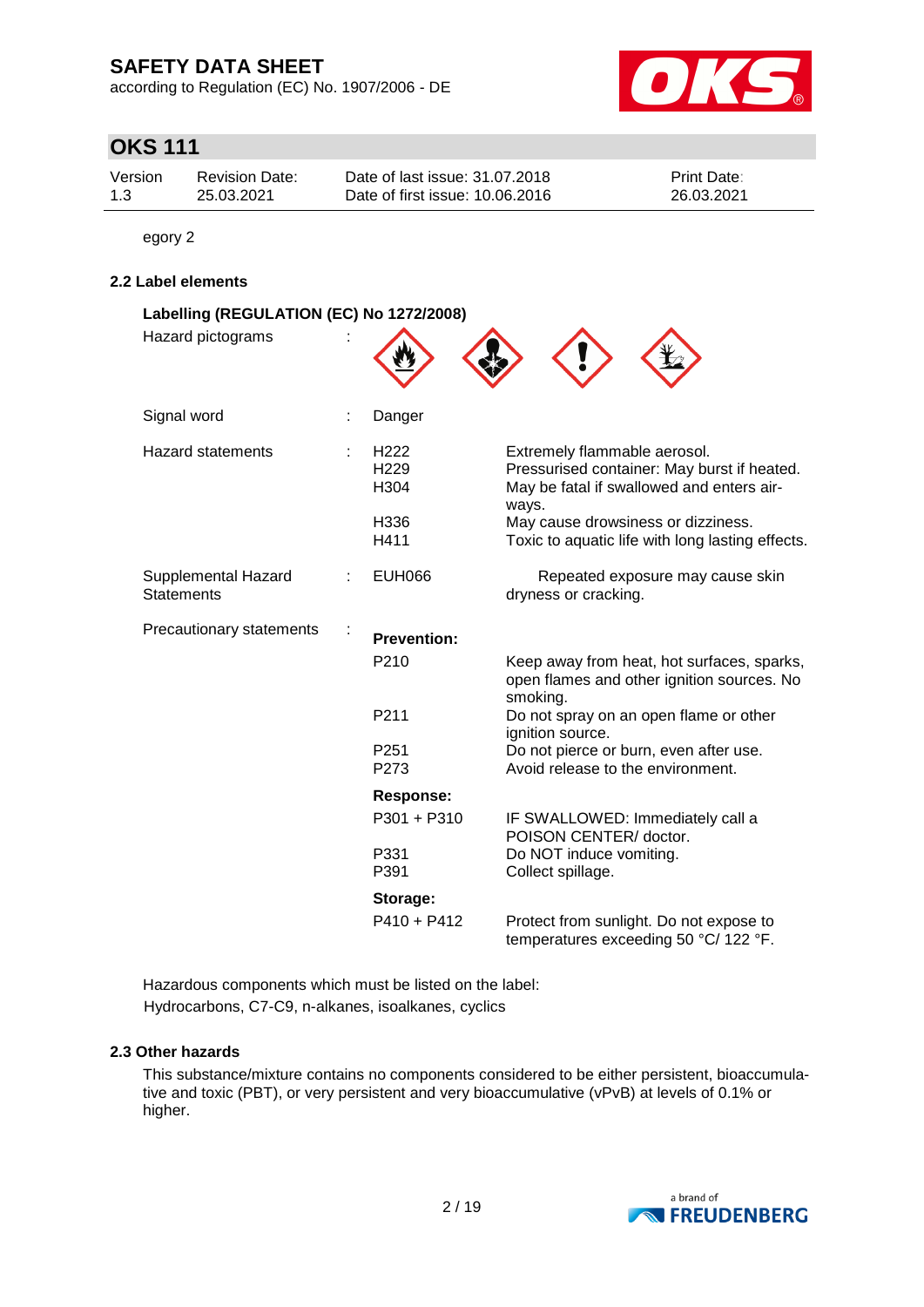according to Regulation (EC) No. 1907/2006 - DE



# **OKS 111**

| Version | <b>Revision Date:</b> | Date of last issue: 31.07.2018  | <b>Print Date:</b> |
|---------|-----------------------|---------------------------------|--------------------|
| 1.3     | 25.03.2021            | Date of first issue: 10.06.2016 | 26.03.2021         |

### **SECTION 3: Composition/information on ingredients**

### **3.2 Mixtures**

Chemical nature : Active agent with propellant and solvent. Wax

### **Components**

| Chemical name                                             | CAS-No.<br>EC-No.<br>Index-No.<br>Registration number                       | Classification                                                                       | Concentration<br>limits<br>M-Factor<br><b>Notes</b> | Concentration<br>(% w/w) |
|-----------------------------------------------------------|-----------------------------------------------------------------------------|--------------------------------------------------------------------------------------|-----------------------------------------------------|--------------------------|
| Hydrocarbons, C7-C9,<br>n-alkanes, isoalkanes,<br>cyclics | 64742-49-0<br>920-750-0<br>649-328-00-1<br>01-2119473851-33-<br><b>XXXX</b> | Flam. Liq.2; H225<br>STOT SE3; H336<br>Asp. Tox.1; H304<br>Aquatic Chronic2;<br>H411 |                                                     | $>= 30 - 50$             |
| Substances with a workplace exposure limit :              |                                                                             |                                                                                      |                                                     |                          |
| butane                                                    | 106-97-8<br>203-448-7<br>601-004-00-0<br>01-2119474691-32-<br><b>XXXX</b>   | Flam. Gas1A;<br>H <sub>220</sub><br>Press. GasCompr.<br>Gas; H280                    | Note U (Table<br>3), Note C                         | $>= 20 - < 30$           |
| propane                                                   | 74-98-6<br>200-827-9<br>601-003-00-5<br>01-2119486944-21-<br><b>XXXX</b>    | Flam. Gas1A;<br>H220<br>Press. GasCompr.<br>Gas; H280                                | Note U (Table 3)                                    | $>= 1 - 10$              |
| isobutane                                                 | 75-28-5<br>200-857-2<br>601-004-00-0<br>01-2119485395-27-<br><b>XXXX</b>    | Flam. Gas1A;<br>H <sub>220</sub><br>Press. GasCompr.<br>Gas; H280                    | Note U (Table<br>3), Note C                         | $>= 1 - 10$              |

For explanation of abbreviations see section 16.

### **SECTION 4: First aid measures**

### **4.1 Description of first aid measures**

If inhaled : Call a physician or poison control centre immediately. Remove person to fresh air. If signs/symptoms continue, get

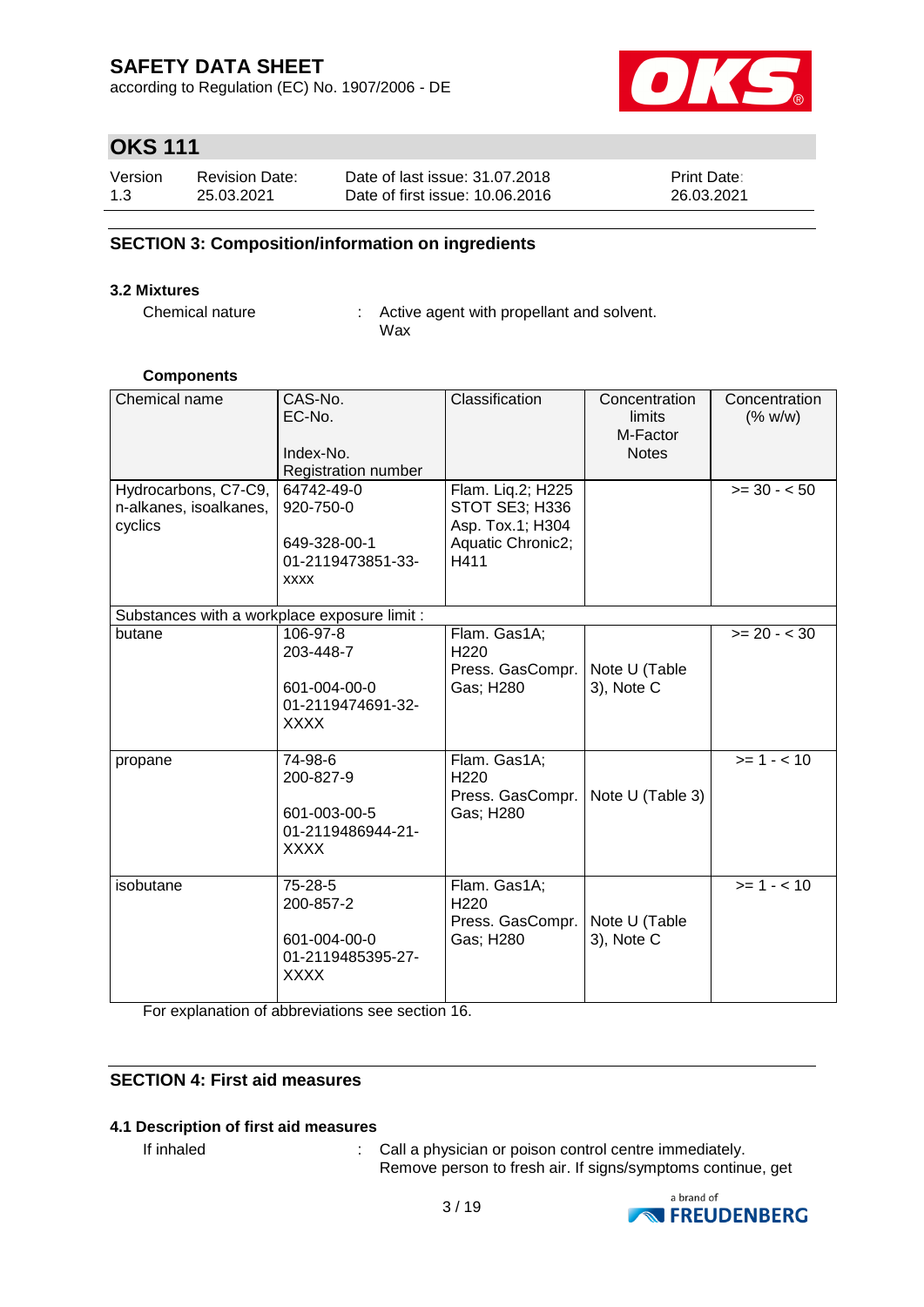according to Regulation (EC) No. 1907/2006 - DE



# **OKS 111**

| Version<br>1.3 |              | <b>Revision Date:</b><br>25.03.2021 | Date of last issue: 31.07.2018<br>Date of first issue: 10.06.2016                                                                                                                                                                                                                   | Print Date:<br>26.03.2021 |
|----------------|--------------|-------------------------------------|-------------------------------------------------------------------------------------------------------------------------------------------------------------------------------------------------------------------------------------------------------------------------------------|---------------------------|
|                |              |                                     | medical attention.<br>Keep patient warm and at rest.<br>If unconscious, place in recovery position and seek medical<br>advice.<br>Keep respiratory tract clear.<br>If breathing is irregular or stopped, administer artificial respira-<br>tion.                                    |                           |
|                |              | In case of skin contact             | Take off all contaminated clothing immediately.<br>Get medical attention immediately if irritation develops and<br>persists.<br>Wash clothing before reuse.<br>Thoroughly clean shoes before reuse.<br>Wash skin thoroughly with soap and water or use recognized<br>skin cleanser. |                           |
|                |              | In case of eye contact              | Rinse immediately with plenty of water, also under the eyelids,<br>for at least 10 minutes.<br>Seek medical advice.                                                                                                                                                                 |                           |
|                | If swallowed |                                     | Move the victim to fresh air.<br>If accidentally swallowed obtain immediate medical attention.<br>Keep respiratory tract clear.<br>Do NOT induce vomiting.<br>Rinse mouth with water.<br>Aspiration hazard if swallowed - can enter lungs and cause<br>damage.                      |                           |
|                |              |                                     | 4.2 Most important symptoms and effects, both acute and delayed                                                                                                                                                                                                                     |                           |
|                | Symptoms     |                                     | Inhalation may provoke the following symptoms:<br>Unconsciousness<br><b>Dizziness</b><br><b>Drowsiness</b><br>Headache<br>Nausea<br><b>Tiredness</b><br>Skin contact may provoke the following symptoms:<br>Erythema                                                                |                           |
|                |              |                                     | Aspiration may cause pulmonary oedema and pneumonitis.                                                                                                                                                                                                                              |                           |
|                | <b>Risks</b> |                                     | Central nervous system depression<br>Can be absorbed through skin.<br>Risk of product entering the lungs on vomiting after ingestion.<br>Health injuries may be delayed.                                                                                                            |                           |

### **4.3 Indication of any immediate medical attention and special treatment needed**

Treatment : Treat symptomatically.

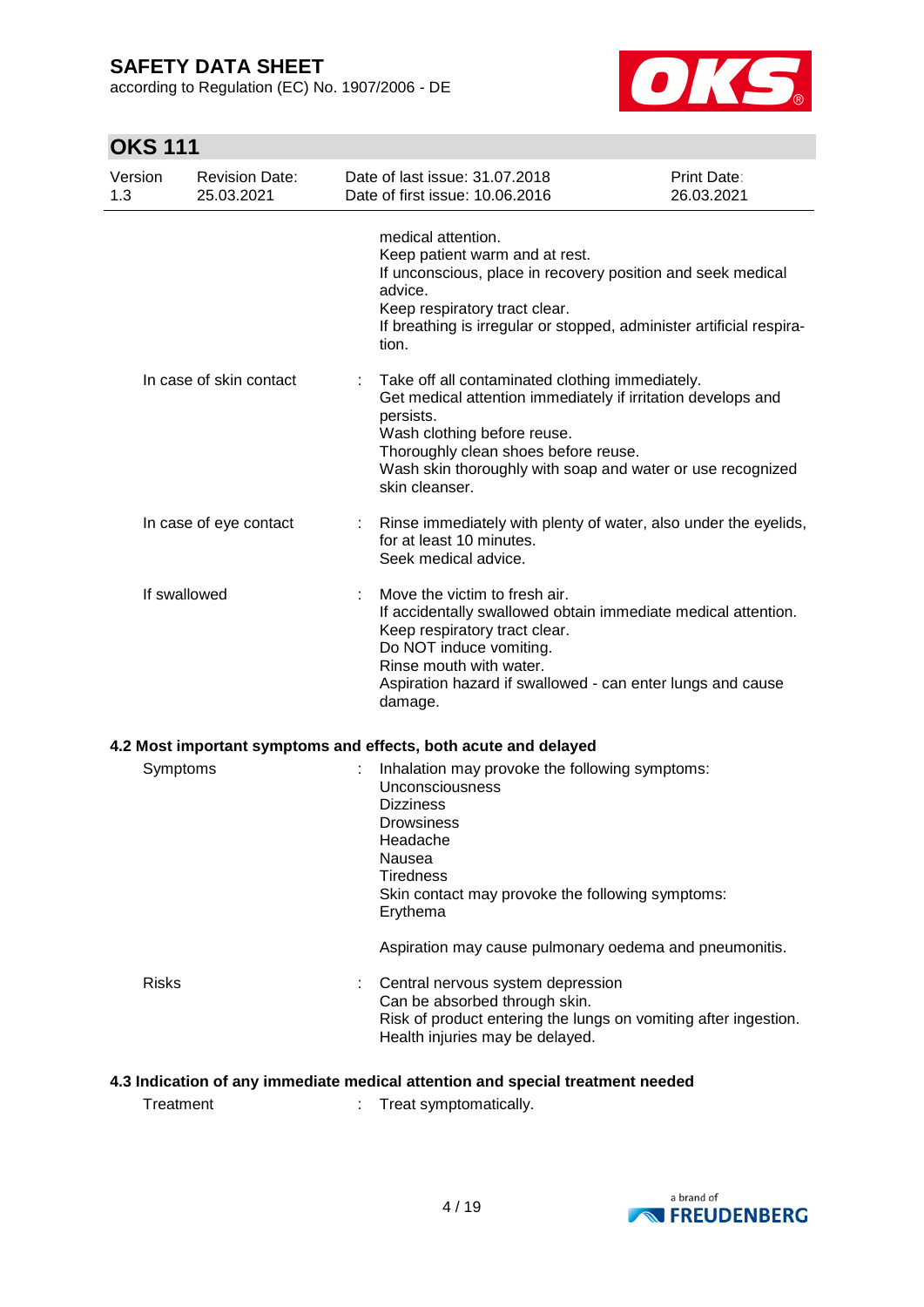according to Regulation (EC) No. 1907/2006 - DE



# **OKS 111**

| Version | Revision Date: | Date of last issue: 31,07,2018  | <b>Print Date:</b> |
|---------|----------------|---------------------------------|--------------------|
| 1.3     | 25.03.2021     | Date of first issue: 10.06.2016 | 26.03.2021         |

### **SECTION 5: Firefighting measures**

### **5.1 Extinguishing media**

media

| Suitable extinguishing media : ABC powder |                       |
|-------------------------------------------|-----------------------|
| Unsuitable extinguishing                  | High volume water jet |

### **5.2 Special hazards arising from the substance or mixture**

| Specific hazards during fire-<br>fighting          | Fire Hazard<br>Do not let product enter drains.<br>Contains gas under pressure; may explode if heated.<br>Beware of vapours accumulating to form explosive concentra-<br>tions. Vapours can accumulate in low areas. |
|----------------------------------------------------|----------------------------------------------------------------------------------------------------------------------------------------------------------------------------------------------------------------------|
| Hazardous combustion prod-<br>ucts                 | Carbon oxides<br>Sulphur oxides<br>Metal oxides                                                                                                                                                                      |
| 5.3 Advice for firefighters                        |                                                                                                                                                                                                                      |
| Special protective equipment :<br>for firefighters | In the event of fire, wear self-contained breathing apparatus.<br>Use personal protective equipment. Exposure to decomposi-<br>tion products may be a hazard to health.                                              |
| Further information                                | Standard procedure for chemical fires.<br>Collect contaminated fire extinguishing water separately. This<br>must not be discharged into drains.<br>Cool containers/tanks with water spray.                           |

### **SECTION 6: Accidental release measures**

### **6.1 Personal precautions, protective equipment and emergency procedures**

| Personal precautions | Evacuate personnel to safe areas.                                                    |
|----------------------|--------------------------------------------------------------------------------------|
|                      | Ensure adequate ventilation.                                                         |
|                      | Remove all sources of ignition.                                                      |
|                      | Do not breathe vapours or spray mist.                                                |
|                      | Do not breathe dust/fume/gas/mist/vapours/spray.                                     |
|                      |                                                                                      |
|                      | Only qualified personnel equipped with suitable protective                           |
|                      |                                                                                      |
|                      | Refer to protective measures listed in sections 7 and 8.<br>equipment may intervene. |

### **6.2 Environmental precautions**

Environmental precautions : Do not allow contact with soil, surface or ground water. Prevent further leakage or spillage if safe to do so. If the product contaminates rivers and lakes or drains inform respective authorities.

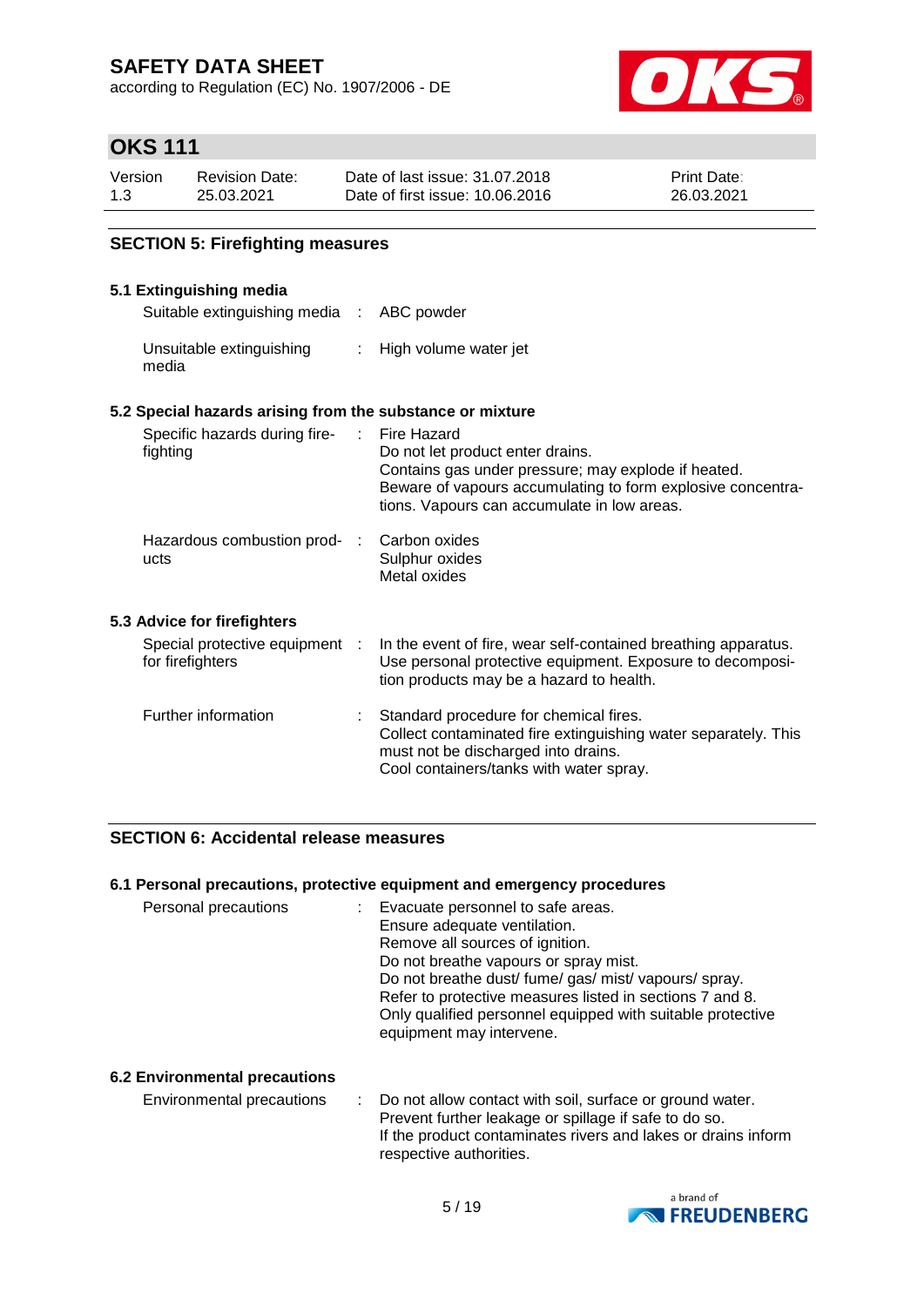according to Regulation (EC) No. 1907/2006 - DE



# **OKS 111**

| Version | Revision Date: | Date of last issue: 31,07,2018  | <b>Print Date:</b> |
|---------|----------------|---------------------------------|--------------------|
| 1.3     | 25.03.2021     | Date of first issue: 10.06.2016 | 26.03.2021         |

### **6.3 Methods and material for containment and cleaning up**

| Methods for cleaning up |  | : Contain spillage, and then collect with non-combustible ab-<br>sorbent material, (e.g. sand, earth, diatomaceous earth, ver-<br>miculite) and place in container for disposal according to local<br>/ national regulations (see section 13).<br>Keep in suitable, closed containers for disposal.<br>Non-sparking tools should be used. |
|-------------------------|--|-------------------------------------------------------------------------------------------------------------------------------------------------------------------------------------------------------------------------------------------------------------------------------------------------------------------------------------------|
|-------------------------|--|-------------------------------------------------------------------------------------------------------------------------------------------------------------------------------------------------------------------------------------------------------------------------------------------------------------------------------------------|

### **6.4 Reference to other sections**

For personal protection see section 8.

### **SECTION 7: Handling and storage**

### **7.1 Precautions for safe handling**

| Advice on safe handling                                          |   | : Do not use in areas without adequate ventilation.<br>Do not breathe vapours or spray mist.<br>In case of insufficient ventilation, wear suitable respiratory<br>equipment.<br>Avoid contact with skin and eyes.<br>For personal protection see section 8.<br>Keep away from fire, sparks and heated surfaces.<br>Smoking, eating and drinking should be prohibited in the ap-<br>plication area.<br>Wash hands and face before breaks and immediately after<br>handling the product.<br>Do not get in eyes or mouth or on skin.<br>Do not get on skin or clothing.<br>Do not ingest.<br>Do not use sparking tools.<br>These safety instructions also apply to empty packaging which<br>may still contain product residues.<br>Pressurized container: protect from sunlight and do not ex-<br>pose to temperatures exceeding 50 °C. Do not pierce or burn,<br>even after use. |
|------------------------------------------------------------------|---|--------------------------------------------------------------------------------------------------------------------------------------------------------------------------------------------------------------------------------------------------------------------------------------------------------------------------------------------------------------------------------------------------------------------------------------------------------------------------------------------------------------------------------------------------------------------------------------------------------------------------------------------------------------------------------------------------------------------------------------------------------------------------------------------------------------------------------------------------------------------------------|
| Hygiene measures                                                 | ÷ | Wash face, hands and any exposed skin thoroughly after<br>handling.                                                                                                                                                                                                                                                                                                                                                                                                                                                                                                                                                                                                                                                                                                                                                                                                            |
| 7.2 Conditions for safe storage, including any incompatibilities |   |                                                                                                                                                                                                                                                                                                                                                                                                                                                                                                                                                                                                                                                                                                                                                                                                                                                                                |
|                                                                  |   |                                                                                                                                                                                                                                                                                                                                                                                                                                                                                                                                                                                                                                                                                                                                                                                                                                                                                |

| Requirements for storage<br>areas and containers | BEWARE: Aerosol is pressurized. Keep away from direct sun<br>exposure and temperatures over 50 °C. Do not open by force<br>or throw into fire even after use. Do not spray on flames or<br>red-hot objects. Store in accordance with the particular na-<br>tional regulations. |
|--------------------------------------------------|--------------------------------------------------------------------------------------------------------------------------------------------------------------------------------------------------------------------------------------------------------------------------------|
| Storage class (TRGS 510)                         | : 2B, Aerosol cans and lighters                                                                                                                                                                                                                                                |

**7.3 Specific end use(s)**

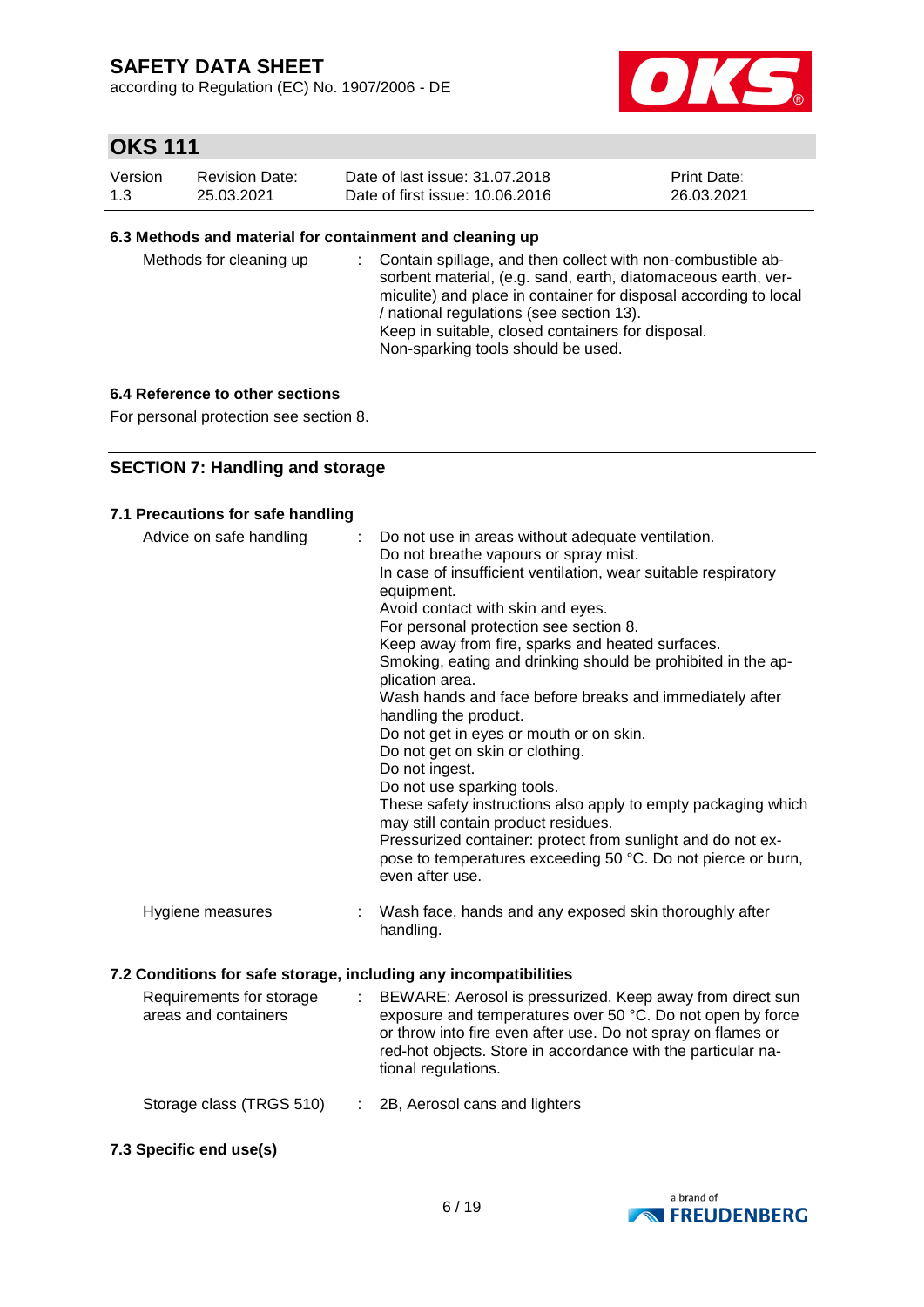according to Regulation (EC) No. 1907/2006 - DE



# **OKS 111**

| Version         | <b>Revision Date:</b> | Date of last issue: 31.07.2018                      | <b>Print Date:</b> |
|-----------------|-----------------------|-----------------------------------------------------|--------------------|
| 1.3             | 25.03.2021            | Date of first issue: 10.06.2016                     | 26.03.2021         |
| Specific use(s) |                       | : Specific instructions for handling, not required. |                    |

### **SECTION 8: Exposure controls/personal protection**

### **8.1 Control parameters**

### **Occupational Exposure Limits**

| Components                                                 | CAS-No.    | Value type (Form<br>of exposure) | Control parameters                                    | <b>Basis</b>                                |
|------------------------------------------------------------|------------|----------------------------------|-------------------------------------------------------|---------------------------------------------|
| Hydrocarbons, C7-<br>C9, n-alkanes,<br>isoalkanes, cyclics | 64742-49-0 | <b>AGW</b>                       | 1.500 mg/m3                                           | DE TRGS<br>900<br>$(2009-02-16)$            |
| Peak-limit: excur-<br>sion factor (catego-<br>ry)          | 2; (II)    |                                  |                                                       |                                             |
| Further information                                        |            |                                  | Group exposure limit for hydrocarbon solvent mixtures |                                             |
| butane                                                     | 106-97-8   | <b>AGW</b>                       | 1.000 ppm<br>2.400 mg/m3                              | DE TRGS<br>900<br>$(2006 - 01 - 01)$        |
| Peak-limit: excur-<br>sion factor (catego-<br>ry)          | 4(11)      |                                  |                                                       |                                             |
| propane                                                    | 74-98-6    | <b>AGW</b>                       | 1.000 ppm<br>1.800 mg/m3                              | <b>DE TRGS</b><br>900<br>(2006-01-01)       |
| Peak-limit: excur-<br>sion factor (catego-<br>ry)          | 4(11)      |                                  |                                                       |                                             |
| isobutane                                                  | 75-28-5    | <b>AGW</b>                       | 1.000 ppm<br>2.400 mg/m3                              | <b>DE TRGS</b><br>900<br>$(2006 - 01 - 01)$ |
| Peak-limit: excur-<br>sion factor (catego-<br>ry)          | 4(11)      |                                  |                                                       |                                             |

### **8.2 Exposure controls**

### **Engineering measures**

Use only in an area equipped with explosion proof exhaust ventilation. Handle only in a place equipped with local exhaust (or other appropriate exhaust).

### **Personal protective equipment**

| Eye protection            | Safety glasses with side-shields |  |
|---------------------------|----------------------------------|--|
| Hand protection           |                                  |  |
| Material                  | : Nitrile rubber                 |  |
| <b>Break through time</b> | $\cdot$ $\sim$ 10 min            |  |

| Break through time | $>10$ min |
|--------------------|-----------|
| Protective index   | : Class 1 |

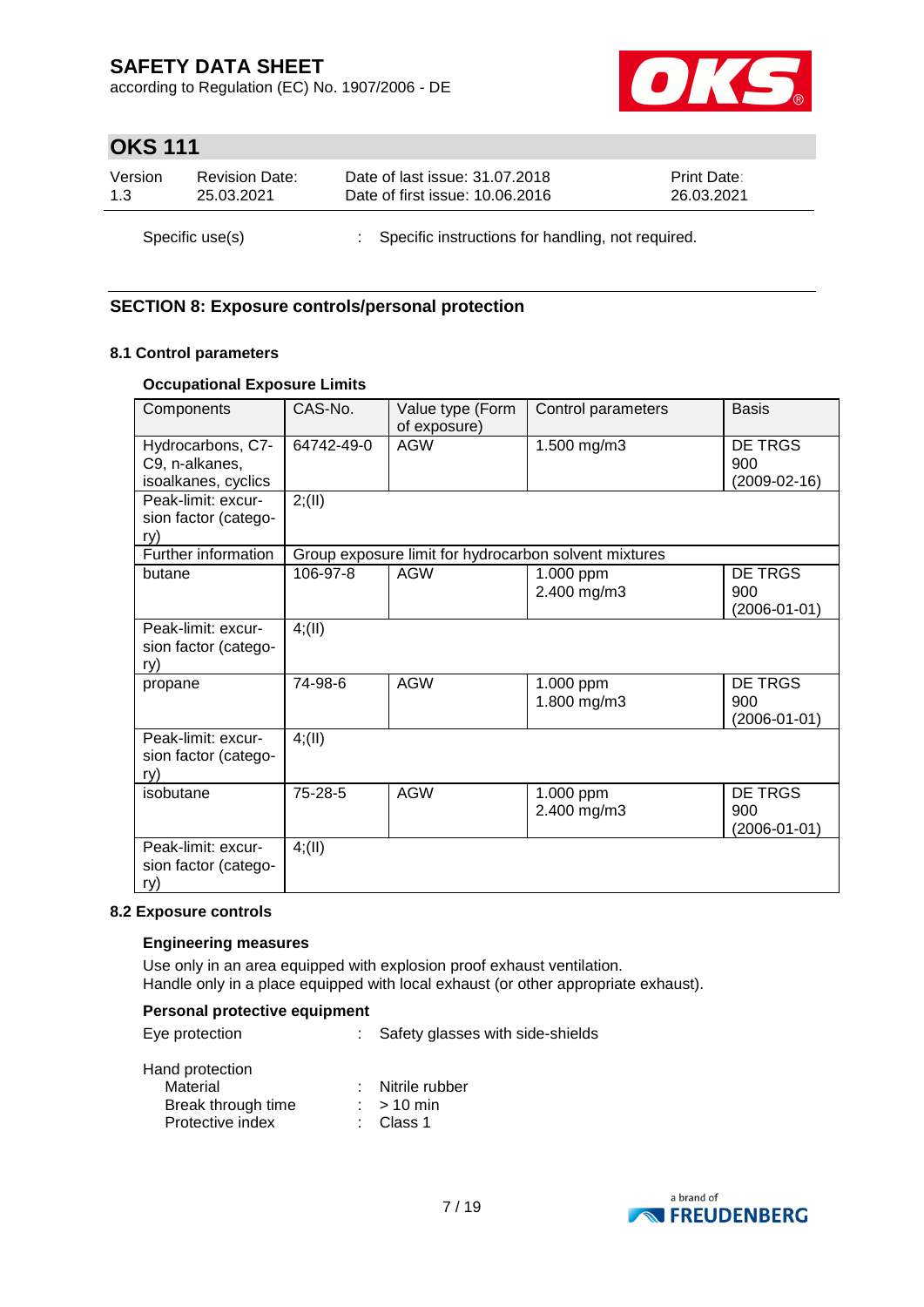according to Regulation (EC) No. 1907/2006 - DE



# **OKS 111**

| Version<br>1.3         | <b>Revision Date:</b><br>25.03.2021 | Date of last issue: 31.07.2018<br>Date of first issue: 10.06.2016                                                                                                                                                                                                                                                                           | <b>Print Date:</b><br>26.03.2021 |  |
|------------------------|-------------------------------------|---------------------------------------------------------------------------------------------------------------------------------------------------------------------------------------------------------------------------------------------------------------------------------------------------------------------------------------------|----------------------------------|--|
| Remarks                |                                     | Wear protective gloves. The break through time depends<br>amongst other things on the material, the thickness and the<br>type of glove and therefore has to be measured for each<br>case.<br>The selected protective gloves have to satisfy the specifica-<br>tions of Regulation (EU) 2016/425 and the standard EN 374<br>derived from it. |                                  |  |
| Respiratory protection |                                     | Use respiratory protection unless adequate local exhaust<br>ventilation is provided or exposure assessment demonstrates<br>that exposures are within recommended exposure guidelines.<br>Short term only                                                                                                                                    |                                  |  |
| Filter type            |                                     | Filter type A-P                                                                                                                                                                                                                                                                                                                             |                                  |  |
|                        | Protective measures                 | The type of protective equipment must be selected according<br>to the concentration and amount of the dangerous substance<br>at the specific workplace.<br>Choose body protection in relation to its type, to the concen-<br>tration and amount of dangerous substances, and to the spe-<br>cific work-place.                               |                                  |  |

### **SECTION 9: Physical and chemical properties**

### **9.1 Information on basic physical and chemical properties**

| Appearance                                           | ÷  | aerosol                         |
|------------------------------------------------------|----|---------------------------------|
| Colour                                               | ÷  | black                           |
| Odour                                                | ÷  | characteristic                  |
| <b>Odour Threshold</b>                               | t. | No data available               |
|                                                      |    |                                 |
| рH                                                   | ÷  | Not applicable                  |
| Melting point/range                                  |    | No data available               |
| Boiling point/boiling range                          |    | $: -161 °C$<br>(1.013 hPa)      |
| Flash point                                          | t. | $-60 °C$<br>Method: Abel-Pensky |
| Evaporation rate                                     | t. | No data available               |
| Flammability (solid, gas)                            | t. | Extremely flammable aerosol.    |
| Upper explosion limit / Upper $\therefore$ 10,9 %(V) |    |                                 |

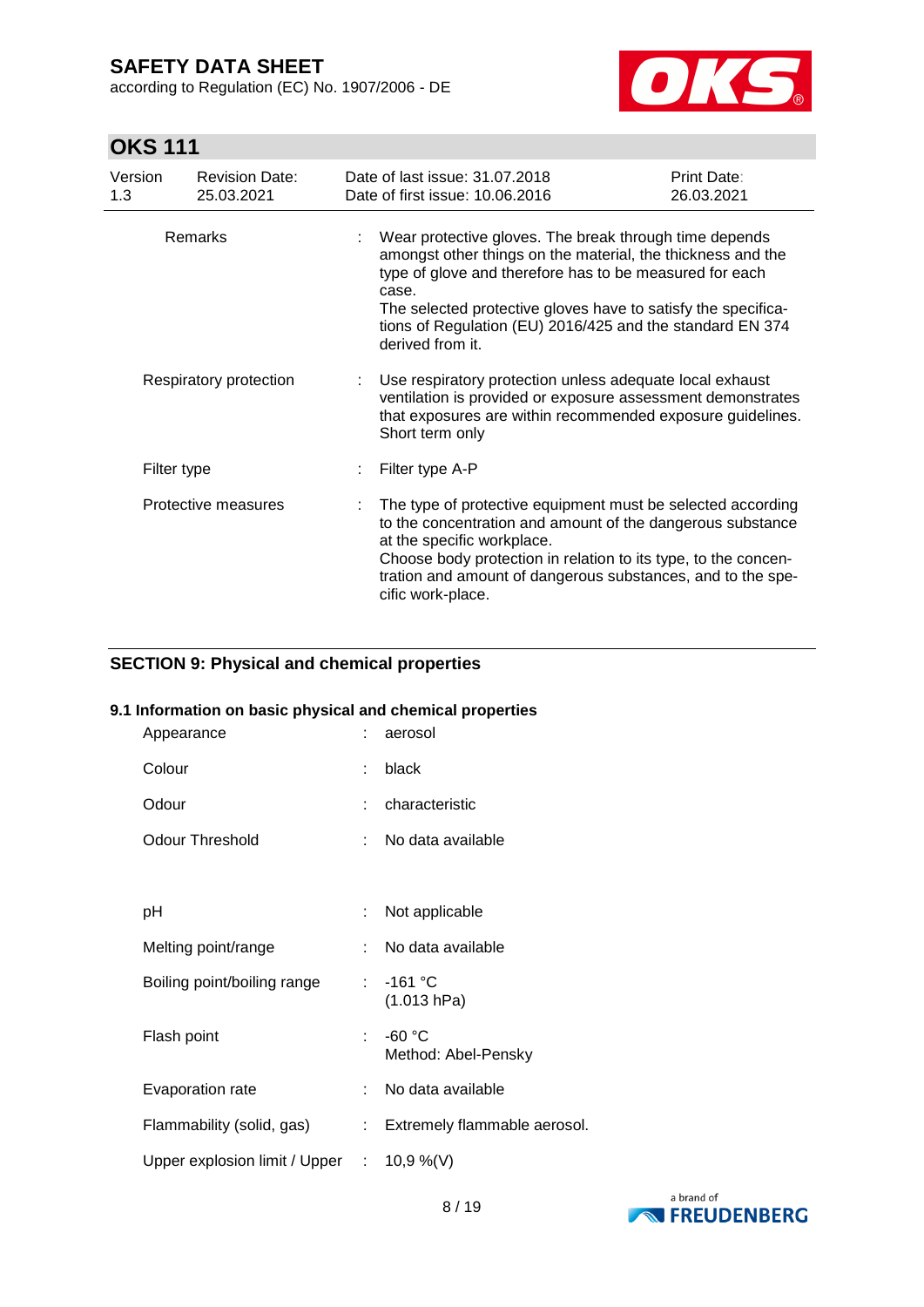according to Regulation (EC) No. 1907/2006 - DE



# **OKS 111**

| Version<br>1.3        |                     | <b>Revision Date:</b><br>25.03.2021                               |                | Date of last issue: 31.07.2018<br>Date of first issue: 10.06.2016       | Print Date:<br>26.03.2021 |
|-----------------------|---------------------|-------------------------------------------------------------------|----------------|-------------------------------------------------------------------------|---------------------------|
|                       | flammability limit  |                                                                   |                |                                                                         |                           |
|                       |                     | Lower explosion limit / Lower : $0,9\%$ (V)<br>flammability limit |                |                                                                         |                           |
|                       |                     | Vapour pressure                                                   | $\mathbb{R}^n$ | 3.800 hPa (20 °C)                                                       |                           |
|                       |                     | Relative vapour density                                           |                | No data available                                                       |                           |
|                       |                     | Relative density                                                  |                | $0,77$ (20 °C)<br>Reference substance: Water<br>The value is calculated |                           |
|                       | Density             |                                                                   |                | $0,77$ g/cm3<br>(20 °C)                                                 |                           |
|                       | <b>Bulk density</b> |                                                                   |                | No data available                                                       |                           |
|                       |                     | Solubility(ies)<br>Water solubility                               | ÷              | insoluble                                                               |                           |
|                       |                     | Solubility in other solvents                                      | ÷              | No data available                                                       |                           |
|                       |                     | Partition coefficient: n-<br>octanol/water                        |                | No data available                                                       |                           |
|                       |                     | Auto-ignition temperature                                         |                | No data available                                                       |                           |
|                       |                     | Decomposition temperature                                         | ÷              | No data available                                                       |                           |
|                       | Viscosity           | Viscosity, dynamic                                                |                | No data available                                                       |                           |
|                       |                     | Viscosity, kinematic                                              | ÷.             | < 20,5 mm2/s (40 °C)                                                    |                           |
|                       |                     | <b>Explosive properties</b>                                       |                | Not explosive                                                           |                           |
|                       |                     | Oxidizing properties                                              |                | No data available                                                       |                           |
| 9.2 Other information |                     |                                                                   |                |                                                                         |                           |
|                       |                     | Sublimation point                                                 |                | No data available                                                       |                           |
|                       |                     | Metal corrosion rate                                              |                | Not corrosive to metals                                                 |                           |
|                       | Self-ignition       |                                                                   |                | No data available                                                       |                           |

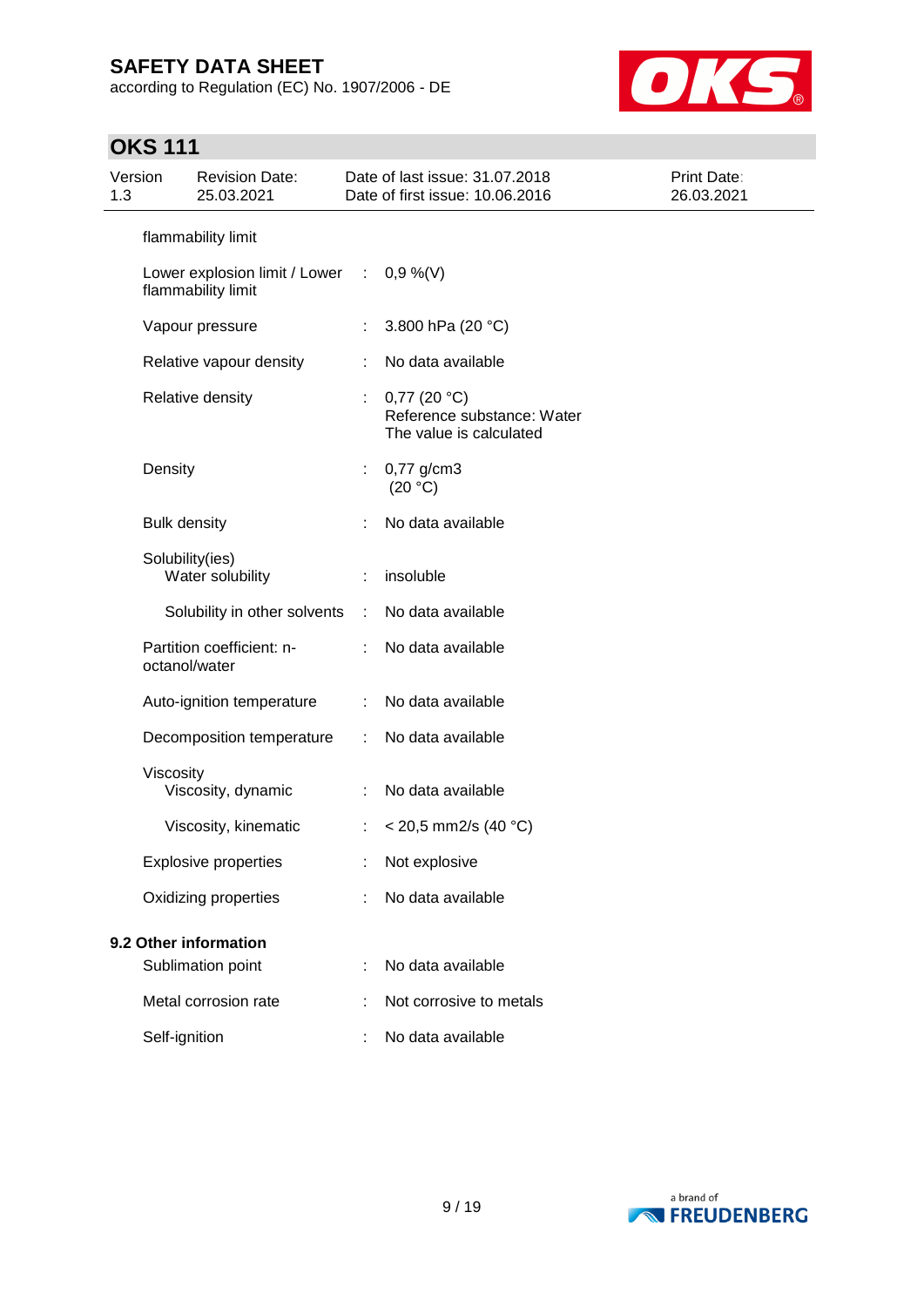according to Regulation (EC) No. 1907/2006 - DE



# **OKS 111**

| Version | Revision Date: | Date of last issue: 31.07.2018  | <b>Print Date:</b> |
|---------|----------------|---------------------------------|--------------------|
| 1.3     | 25.03.2021     | Date of first issue: 10.06.2016 | 26.03.2021         |

### **SECTION 10: Stability and reactivity**

### **10.1 Reactivity**

No hazards to be specially mentioned.

### **10.2 Chemical stability**

Stable under normal conditions.

### **10.3 Possibility of hazardous reactions**

Hazardous reactions : No dangerous reaction known under conditions of normal use.

### **10.4 Conditions to avoid**

Conditions to avoid : Heat, flames and sparks.

### **10.5 Incompatible materials**

Materials to avoid : Oxidizing agents

### **10.6 Hazardous decomposition products**

No decomposition if stored and applied as directed.

### **SECTION 11: Toxicological information**

### **11.1 Information on toxicological effects**

| <b>Acute toxicity</b>                  |                                                                                                                                                                              |
|----------------------------------------|------------------------------------------------------------------------------------------------------------------------------------------------------------------------------|
| <b>Product:</b><br>Acute oral toxicity | : Remarks: Effects due to ingestion may include:                                                                                                                             |
|                                        | Symptoms: Central nervous system depression                                                                                                                                  |
| Acute inhalation toxicity              | : Remarks: Respiration of solvent vapour may cause dizziness.                                                                                                                |
|                                        | Symptoms: Inhalation may provoke the following symptoms:,<br>Respiratory disorder, Dizziness, Drowsiness, Vomiting, Fa-<br>tigue, Vertigo, Central nervous system depression |
| Acute dermal toxicity                  | Remarks: Prolonged or repeated skin contact with liquid may<br>cause defatting resulting in drying, redness and possible blis-<br>tering.                                    |
|                                        | Symptoms: Skin disorders                                                                                                                                                     |

### **Components:**

| Hydrocarbons, C7-C9, n-alkanes, isoalkanes, cyclics: |                                |
|------------------------------------------------------|--------------------------------|
| Acute oral toxicity                                  | LD50 Oral (Rat): > 5.000 mg/kg |

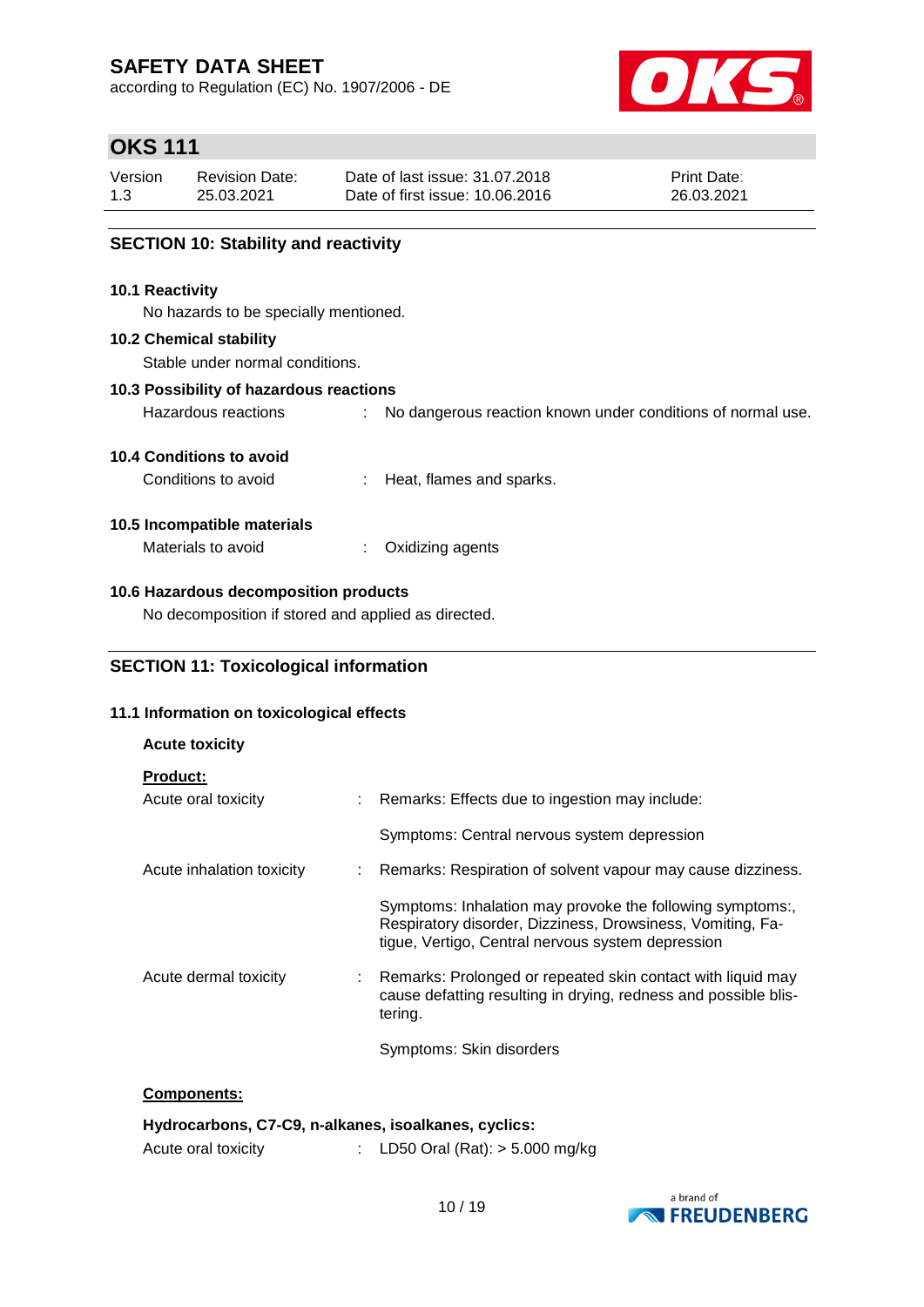according to Regulation (EC) No. 1907/2006 - DE



# **OKS 111**

| Version<br>1.3             | <b>Revision Date:</b><br>25.03.2021 |    | Date of last issue: 31,07,2018<br>Date of first issue: 10.06.2016      | <b>Print Date:</b><br>26.03.2021 |
|----------------------------|-------------------------------------|----|------------------------------------------------------------------------|----------------------------------|
| butane:                    |                                     |    |                                                                        |                                  |
|                            | Acute inhalation toxicity           |    | : LC50 (Rat): 658 mg/l<br>Exposure time: 4 h<br>Test atmosphere: gas   |                                  |
|                            | isobutane:                          |    |                                                                        |                                  |
|                            | Acute inhalation toxicity           |    | : $LC50$ (Rat): 658 mg/l<br>Exposure time: 4 h<br>Test atmosphere: gas |                                  |
|                            | <b>Skin corrosion/irritation</b>    |    |                                                                        |                                  |
| Product:<br><b>Remarks</b> |                                     | ÷  | This information is not available.                                     |                                  |
|                            | Components:                         |    |                                                                        |                                  |
|                            |                                     |    | Hydrocarbons, C7-C9, n-alkanes, isoalkanes, cyclics:                   |                                  |
| Result                     |                                     |    | Repeated exposure may cause skin dryness or cracking.                  |                                  |
|                            | Serious eye damage/eye irritation   |    |                                                                        |                                  |
| Product:                   |                                     |    |                                                                        |                                  |
| Remarks                    |                                     |    | Contact with eyes may cause irritation.                                |                                  |
|                            | Respiratory or skin sensitisation   |    |                                                                        |                                  |
| <b>Product:</b><br>Remarks |                                     | ÷. | This information is not available.                                     |                                  |
|                            | Germ cell mutagenicity              |    |                                                                        |                                  |
| Product:                   |                                     |    |                                                                        |                                  |
|                            | Genotoxicity in vitro               |    | : Remarks: No data available                                           |                                  |
|                            | Genotoxicity in vivo                | t. | Remarks: No data available                                             |                                  |
|                            | Carcinogenicity                     |    |                                                                        |                                  |
| Product:                   |                                     |    |                                                                        |                                  |
| Remarks                    |                                     | ÷. | No data available                                                      |                                  |
|                            | <b>Reproductive toxicity</b>        |    |                                                                        |                                  |
| Product:                   | Effects on fertility                | ÷  | Remarks: No data available                                             |                                  |
|                            |                                     |    |                                                                        |                                  |
|                            | Effects on foetal develop-          |    | : Remarks: No data available                                           |                                  |

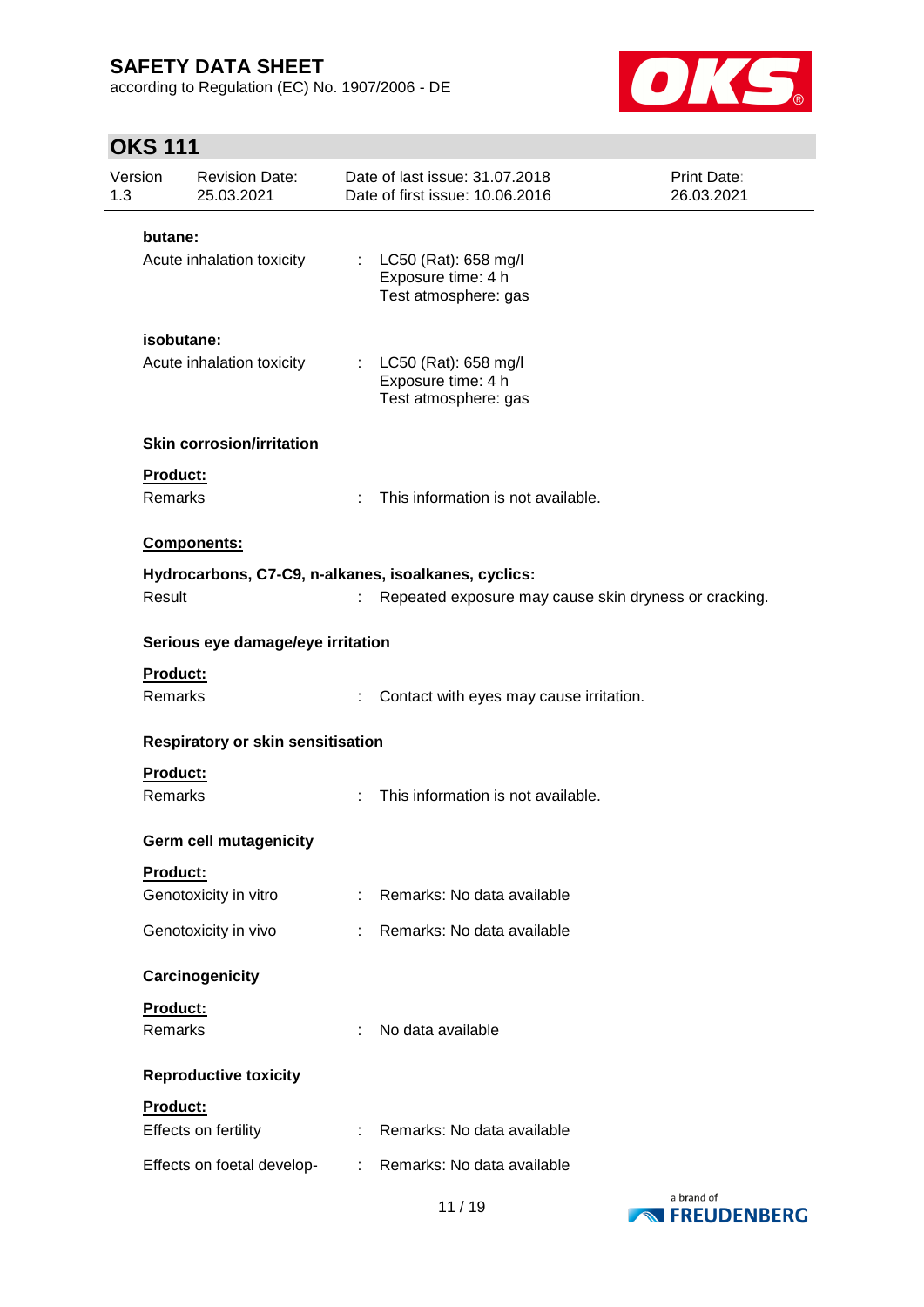according to Regulation (EC) No. 1907/2006 - DE



# **OKS 111**

| Version | <b>Revision Date:</b> | Date of last issue: 31.07.2018  | <b>Print Date:</b> |
|---------|-----------------------|---------------------------------|--------------------|
| 1.3     | 25.03.2021            | Date of first issue: 10.06.2016 | 26.03.2021         |

ment

### **STOT - single exposure**

### **Components:**

| Hydrocarbons, C7-C9, n-alkanes, isoalkanes, cyclics: |                                    |
|------------------------------------------------------|------------------------------------|
| Assessment                                           | May cause drowsiness or dizziness. |

### **Repeated dose toxicity**

### **Product:**

Remarks : This information is not available.

### **Aspiration toxicity**

### **Product:**

May be fatal if swallowed and enters airways.

May be fatal if swallowed and enters airways.

### **Components:**

**Hydrocarbons, C7-C9, n-alkanes, isoalkanes, cyclics:** May be fatal if swallowed and enters airways.

### **Further information**

### **Product:**

Remarks : Information given is based on data on the components and the toxicology of similar products.

### **SECTION 12: Ecological information**

### **12.1 Toxicity**

| <b>Product:</b>                                                                     |   |                                                                                                           |
|-------------------------------------------------------------------------------------|---|-----------------------------------------------------------------------------------------------------------|
| Toxicity to fish                                                                    |   | : Remarks: Toxic to aquatic organisms, may cause long-term<br>adverse effects in the aquatic environment. |
| Toxicity to daphnia and other : Remarks: No data available<br>aquatic invertebrates |   |                                                                                                           |
| Toxicity to algae/aquatic<br>plants                                                 |   | : Remarks: No data available                                                                              |
| Toxicity to microorganisms                                                          | ÷ | Remarks: No data available                                                                                |



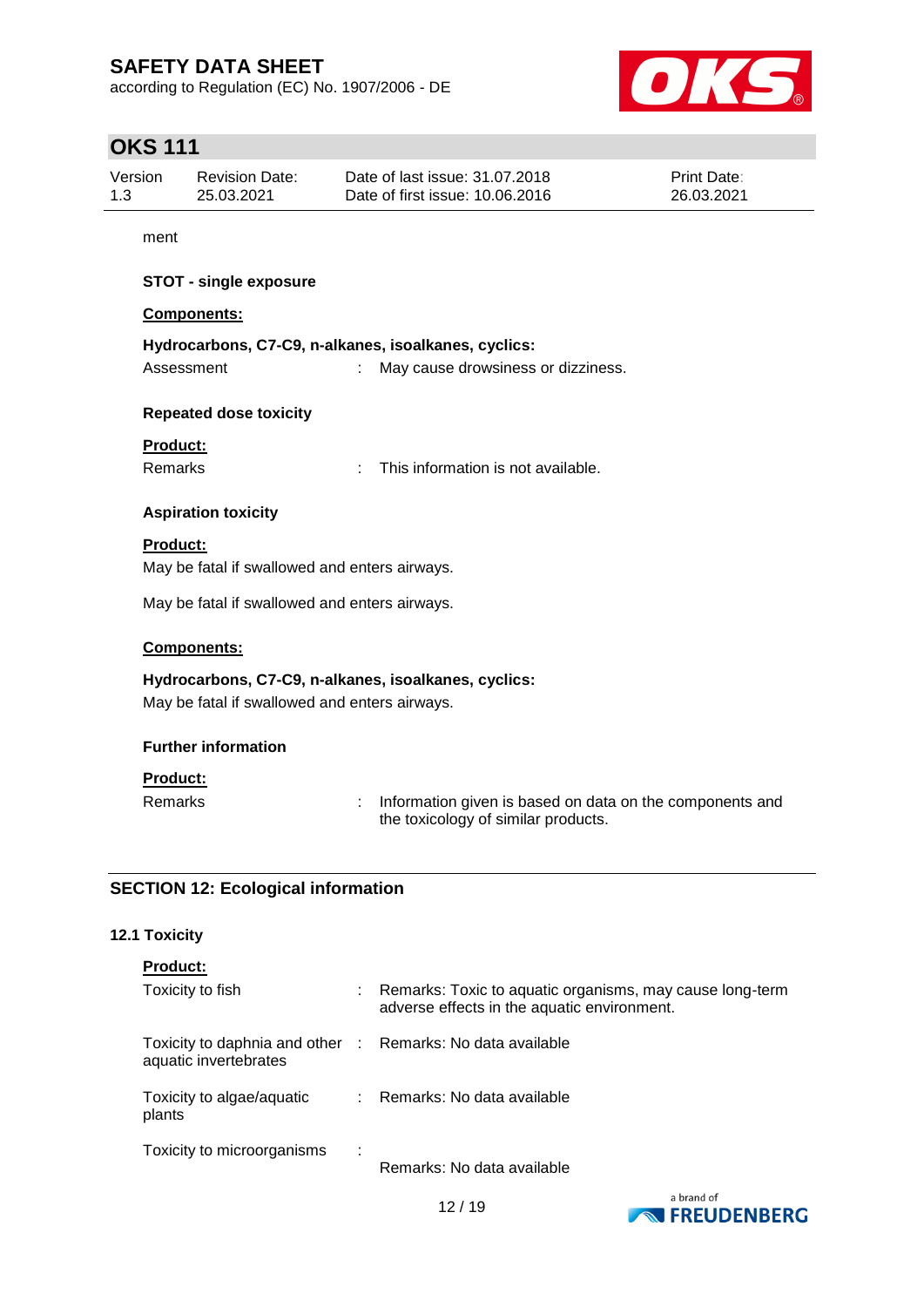according to Regulation (EC) No. 1907/2006 - DE



# **OKS 111**

| Version | <b>Revision Date:</b> | Date of last issue: 31.07.2018  | <b>Print Date:</b> |
|---------|-----------------------|---------------------------------|--------------------|
| 1.3     | 25.03.2021            | Date of first issue: 10.06.2016 | 26.03.2021         |

### **Components:**

**Hydrocarbons, C7-C9, n-alkanes, isoalkanes, cyclics:**

### **Ecotoxicology Assessment**

| Chronic aquatic toxicity | Toxic to aquatic life with long lasting effects. |
|--------------------------|--------------------------------------------------|
|                          |                                                  |

### **12.2 Persistence and degradability**

| <b>Product:</b>                                                 |                            |
|-----------------------------------------------------------------|----------------------------|
| Biodegradability                                                | Remarks: No data available |
| Physico-chemical removabil- : Remarks: No data available<br>itv |                            |

### **Components:**

### **Hydrocarbons, C7-C9, n-alkanes, isoalkanes, cyclics:**

| Biodegradability |  | Result: Readily biodegradable. |
|------------------|--|--------------------------------|
|                  |  |                                |

### **12.3 Bioaccumulative potential**

### **Product:**

| <b>Bioaccumulation</b> | Remarks: This mixture contains no substance considered to<br>be persistent, bioaccumulating and toxic (PBT).<br>This mixture contains no substance considered to be very |
|------------------------|--------------------------------------------------------------------------------------------------------------------------------------------------------------------------|
|                        | persistent and very bioaccumulating (vPvB).                                                                                                                              |

### **Components:**

| Hydrocarbons, C7-C9, n-alkanes, isoalkanes, cyclics:<br><b>Bioaccumulation</b><br>Remarks: Not applicable |  |                                                    |  |  |  |
|-----------------------------------------------------------------------------------------------------------|--|----------------------------------------------------|--|--|--|
| Partition coefficient: n-<br>octanol/water                                                                |  | Remarks: No data available                         |  |  |  |
| butane:                                                                                                   |  |                                                    |  |  |  |
| Partition coefficient: n-<br>octanol/water                                                                |  | $log$ Pow: 2,89<br>Method: OECD Test Guideline 107 |  |  |  |
| propane:                                                                                                  |  |                                                    |  |  |  |
| Partition coefficient: n-<br>octanol/water                                                                |  | $log$ Pow: 2,36                                    |  |  |  |
| isobutane:                                                                                                |  |                                                    |  |  |  |

| Partition coefficient: n- | $\therefore$ log Pow: 2,88      |
|---------------------------|---------------------------------|
| octanol/water             | Method: OECD Test Guideline 107 |

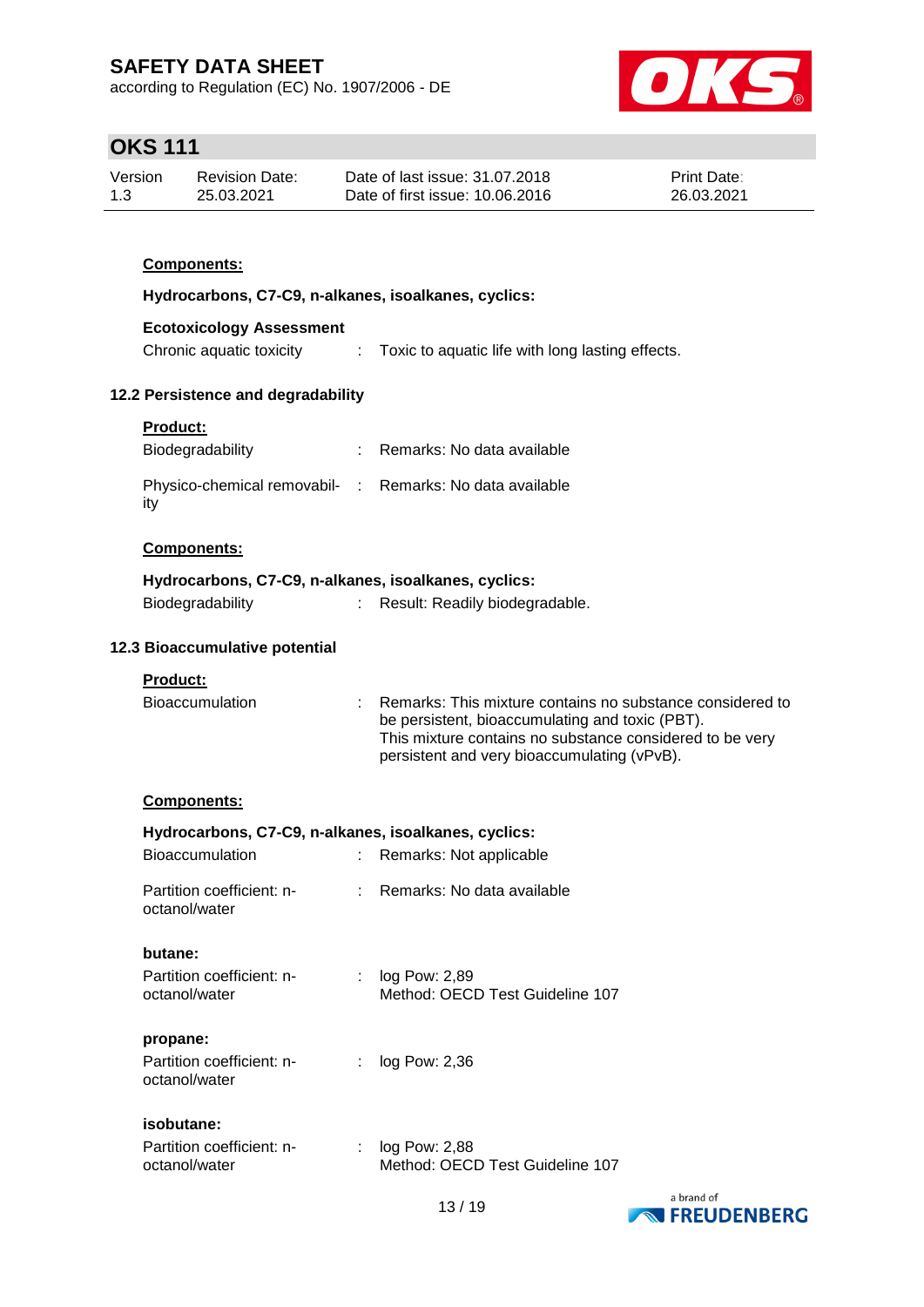according to Regulation (EC) No. 1907/2006 - DE



# **OKS 111**

| Version | Revision Date: | Date of last issue: 31.07.2018  | <b>Print Date:</b> |
|---------|----------------|---------------------------------|--------------------|
| 1.3     | 25.03.2021     | Date of first issue: 10.06.2016 | 26.03.2021         |

### **12.4 Mobility in soil**

| <b>Product:</b><br>Mobility             |  | : Remarks: No data available                             |  |  |  |
|-----------------------------------------|--|----------------------------------------------------------|--|--|--|
| mental compartments                     |  | Distribution among environ- : Remarks: No data available |  |  |  |
| 12.5 Results of PBT and vPvB assessment |  |                                                          |  |  |  |

### **Product:**

| Assessment                 | : This substance/mixture contains no components considered<br>to be either persistent, bioaccumulative and toxic (PBT), or<br>very persistent and very bioaccumulative (vPvB) at levels of<br>$0.1\%$ or higher |
|----------------------------|-----------------------------------------------------------------------------------------------------------------------------------------------------------------------------------------------------------------|
| 12.6 Other adverse effects |                                                                                                                                                                                                                 |
| <b>Product:</b>            |                                                                                                                                                                                                                 |

| .                                      |                                                    |
|----------------------------------------|----------------------------------------------------|
| Additional ecological infor-<br>mation | : Toxic to aquatic life with long lasting effects. |
|                                        |                                                    |

### **SECTION 13: Disposal considerations**

|         | 13.1 Waste treatment methods |                                                                                                                                                                                                                       |
|---------|------------------------------|-----------------------------------------------------------------------------------------------------------------------------------------------------------------------------------------------------------------------|
| Product |                              | : Do not dispose of with domestic refuse.<br>Dispose of as hazardous waste in compliance with local and<br>national regulations.                                                                                      |
|         |                              | Waste codes should be assigned by the user based on the<br>application for which the product was used.                                                                                                                |
|         | Contaminated packaging       | : Packaging that is not properly emptied must be disposed of as<br>the unused product.<br>Offer empty spray cans to an established disposal company.<br>Pressurized container: Do not pierce or burn, even after use. |
|         |                              | The following Waste Codes are only suggestions:                                                                                                                                                                       |
|         | Waste Code                   | unused product, packagings not completely emptied<br>16 05 04*, gases in pressure containers (including halons)<br>containing hazardous substances                                                                    |

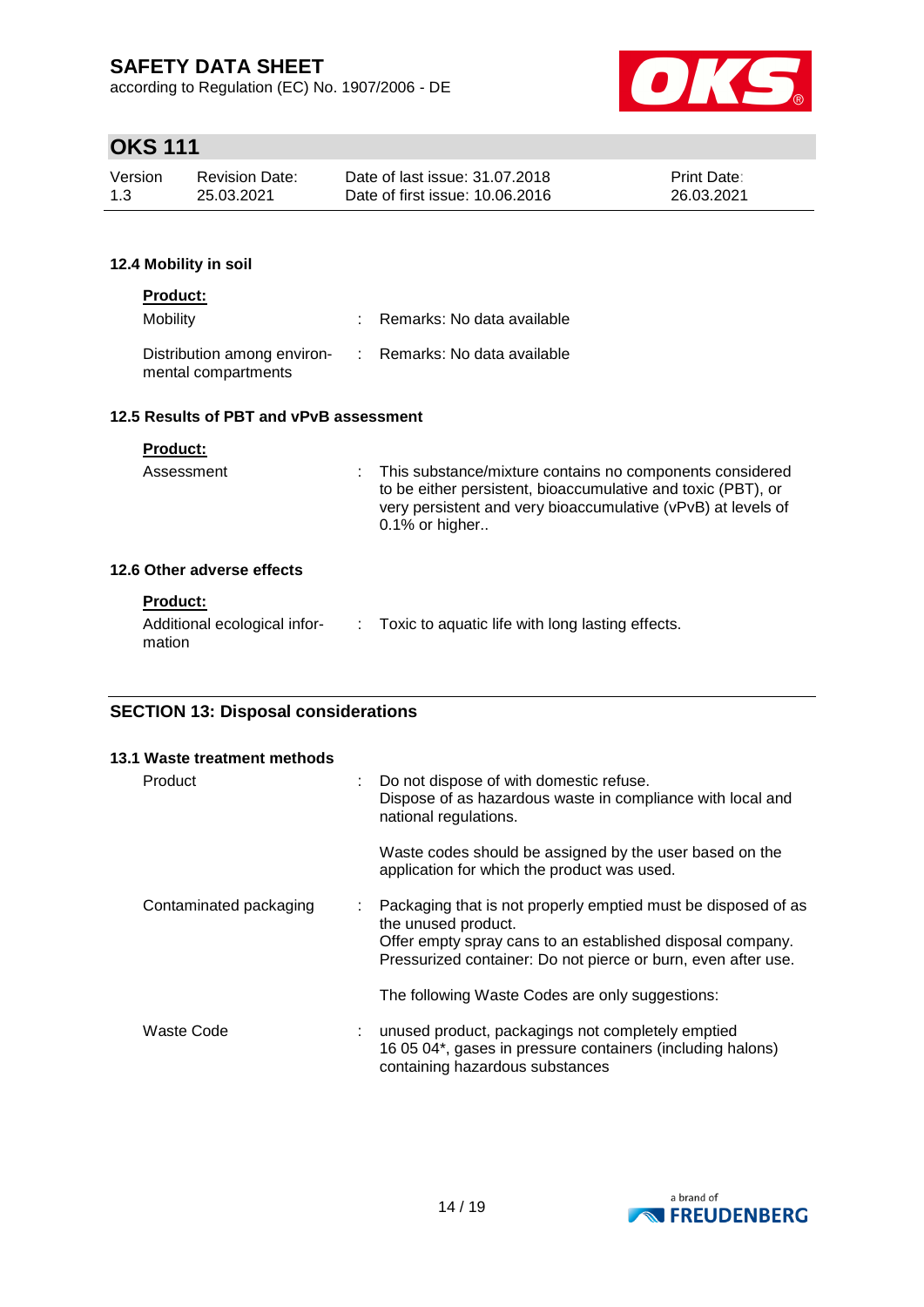according to Regulation (EC) No. 1907/2006 - DE



# **OKS 111**

| Version | Revision Date: | Date of last issue: 31.07.2018  | <b>Print Date:</b> |
|---------|----------------|---------------------------------|--------------------|
| 1.3     | 25.03.2021     | Date of first issue: 10.06.2016 | 26.03.2021         |

### **SECTION 14: Transport information**

### **14.1 UN number**

| <b>ADN</b>                                                                                                                | ÷.                          | <b>UN 1950</b>                                                           |
|---------------------------------------------------------------------------------------------------------------------------|-----------------------------|--------------------------------------------------------------------------|
| <b>ADR</b>                                                                                                                |                             | <b>UN 1950</b>                                                           |
| <b>RID</b>                                                                                                                | t.                          | <b>UN 1950</b>                                                           |
| <b>IMDG</b>                                                                                                               | ÷.                          | <b>UN 1950</b>                                                           |
| <b>IATA</b>                                                                                                               | ÷.                          | <b>UN 1950</b>                                                           |
| 14.2 UN proper shipping name                                                                                              |                             |                                                                          |
| <b>ADN</b>                                                                                                                | ÷.                          | <b>AEROSOLS</b>                                                          |
| <b>ADR</b>                                                                                                                |                             | <b>AEROSOLS</b>                                                          |
| <b>RID</b>                                                                                                                | ÷.                          | <b>AEROSOLS</b>                                                          |
| <b>IMDG</b>                                                                                                               | ÷.                          | <b>AEROSOLS</b><br>(Hydrocarbons, C7-C9, n-alkanes, isoalkanes, cyclics) |
| <b>IATA</b>                                                                                                               | t.                          | Aerosols, flammable                                                      |
| 14.3 Transport hazard class(es)                                                                                           |                             |                                                                          |
| <b>ADN</b>                                                                                                                | ÷.                          | 2                                                                        |
| <b>ADR</b>                                                                                                                | ÷.                          | $\overline{2}$                                                           |
| <b>RID</b>                                                                                                                | $\mathcal{L}^{\mathcal{L}}$ | $\overline{2}$                                                           |
| <b>IMDG</b>                                                                                                               |                             | : 2.1                                                                    |
| <b>IATA</b>                                                                                                               |                             | : 2.1                                                                    |
| 14.4 Packing group                                                                                                        |                             |                                                                          |
| <b>ADN</b><br>Packing group<br><b>Classification Code</b><br>Labels                                                       | Đ.                          | Not assigned by regulation<br>5F<br>2.1                                  |
| <b>ADR</b><br>Packing group<br><b>Classification Code</b><br>Labels<br>Tunnel restriction code                            | ÷.                          | Not assigned by regulation<br>5F<br>2.1<br>(D)                           |
| <b>RID</b><br>Packing group<br><b>Classification Code</b><br><b>Hazard Identification Number</b><br>Labels<br><b>IMDG</b> |                             | Not assigned by regulation<br>5F<br>23<br>2.1                            |
| Packing group<br>Labels                                                                                                   | t                           | Not assigned by regulation<br>2.1                                        |

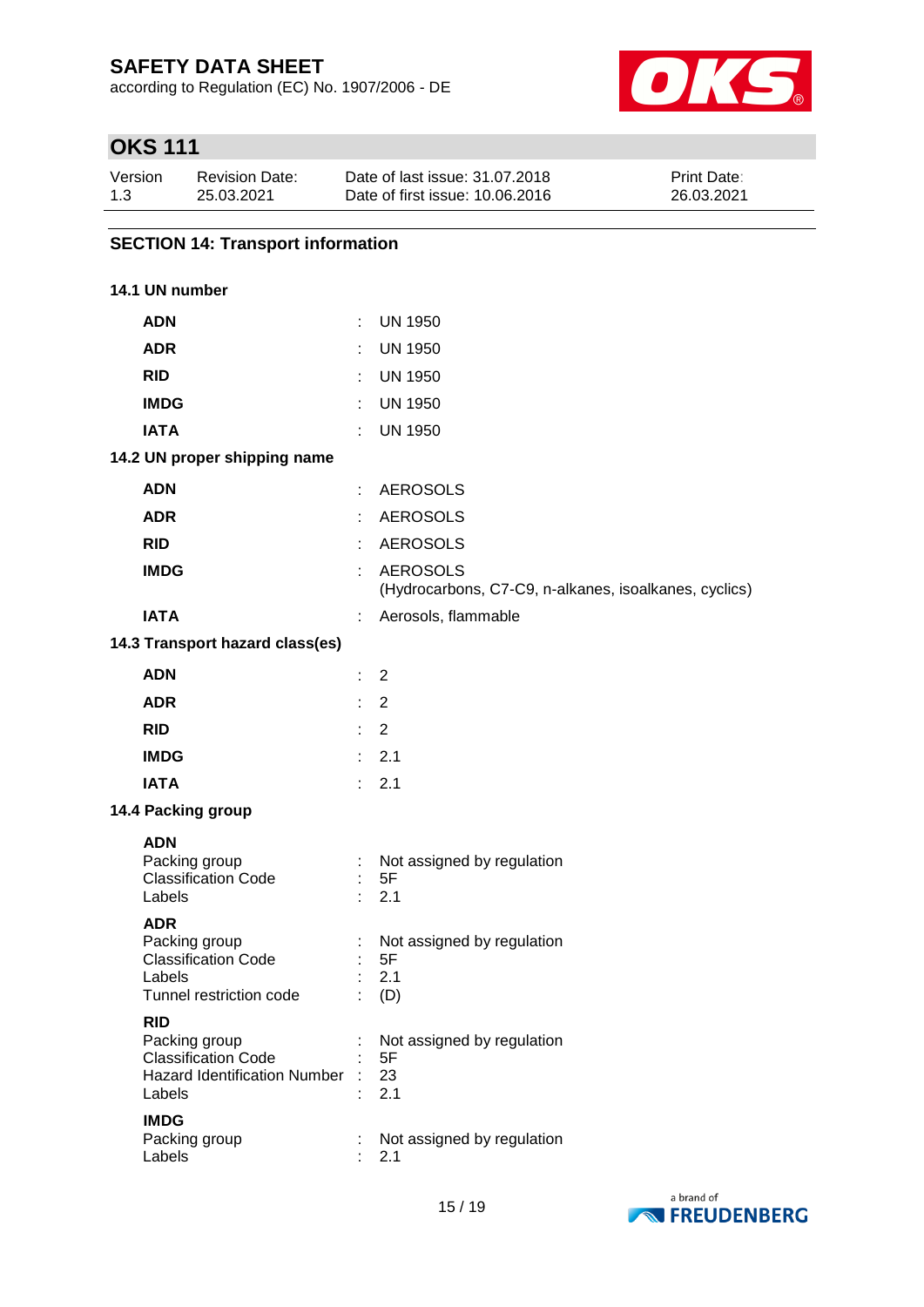according to Regulation (EC) No. 1907/2006 - DE



# **OKS 111**

| 1.3 | Version                 | <b>Revision Date:</b><br>25.03.2021                                                                  |   | Date of last issue: 31.07.2018<br>Date of first issue: 10.06.2016 | <b>Print Date:</b><br>26.03.2021 |
|-----|-------------------------|------------------------------------------------------------------------------------------------------|---|-------------------------------------------------------------------|----------------------------------|
|     | EmS Code                |                                                                                                      |   | $F-D, S-U$                                                        |                                  |
|     | aircraft)<br>Labels     | <b>IATA (Cargo)</b><br>Packing instruction (cargo<br>Packing instruction (LQ)<br>Packing group       |   | 203<br>Y203<br>Not assigned by regulation<br><b>Flammable Gas</b> |                                  |
|     | ger aircraft)<br>Labels | <b>IATA (Passenger)</b><br>Packing instruction (passen-<br>Packing instruction (LQ)<br>Packing group | ÷ | 203<br>Y203<br>Not assigned by regulation<br><b>Flammable Gas</b> |                                  |
|     |                         | <b>14.5 Environmental hazards</b>                                                                    |   |                                                                   |                                  |
|     | <b>ADN</b>              | Environmentally hazardous                                                                            |   | yes                                                               |                                  |
|     | <b>ADR</b>              | Environmentally hazardous                                                                            |   | yes                                                               |                                  |
|     | <b>RID</b>              | Environmentally hazardous                                                                            |   | yes                                                               |                                  |
|     | <b>IMDG</b>             | Marine pollutant                                                                                     |   | yes                                                               |                                  |
|     |                         | <b>IATA (Passenger)</b><br><b>Environmentally hazardous</b>                                          |   | no                                                                |                                  |
|     |                         | <b>IATA (Cargo)</b><br>Environmentally hazardous                                                     |   | no                                                                |                                  |
|     |                         | 14.6 Special precautions for user                                                                    |   |                                                                   |                                  |

The transport classification(s) provided herein are for informational purposes only, and solely based upon the properties of the unpackaged material as it is described within this Safety Data Sheet. Transportation classifications may vary by mode of transportation, package sizes, and variations in regional or country regulations.

### **14.7 Transport in bulk according to Annex II of Marpol and the IBC Code**

| Remarks | Not applicable for product as supplied. |
|---------|-----------------------------------------|
|         |                                         |

### **SECTION 15: Regulatory information**

### **15.1 Safety, health and environmental regulations/legislation specific for the substance or mixture**

| REACH - Candidate List of Substances of Very High<br>Concern for Authorisation (Article 59). | : This product does not contain sub-<br>stances of very high concern (Regu-<br>lation (EC) No 1907/2006 (REACH),<br>Article 57). |
|----------------------------------------------------------------------------------------------|----------------------------------------------------------------------------------------------------------------------------------|
| REACH - List of substances subject to authorisation<br>(Annex XIV)                           | $:$ Not applicable                                                                                                               |

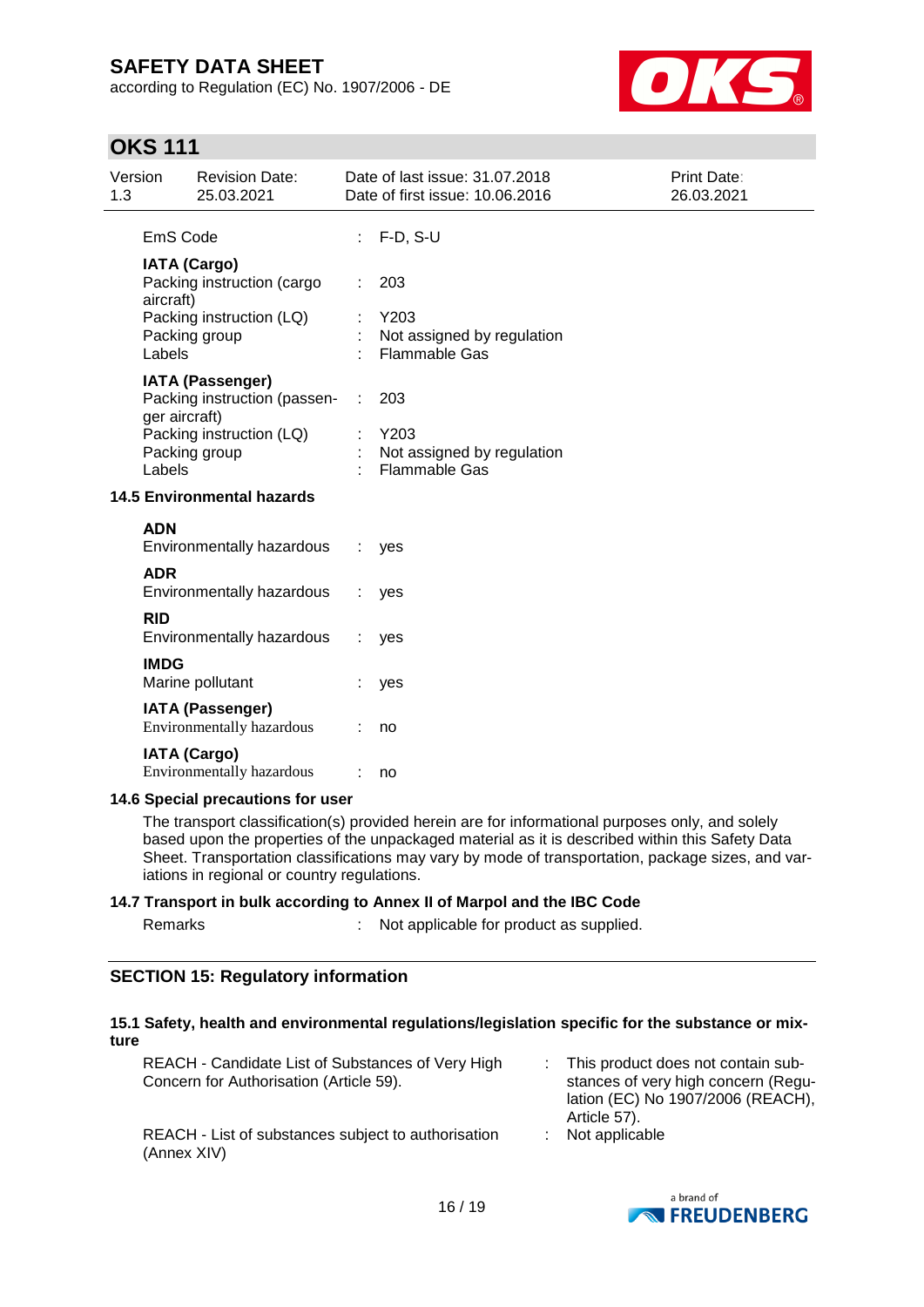according to Regulation (EC) No. 1907/2006 - DE



# **OKS 111**

| Version<br>1.3 |                                                                                                                                        | <b>Revision Date:</b><br>25.03.2021                                                                                                                  |   | Date of last issue: 31.07.2018<br>Date of first issue: 10.06.2016                                                      |   | Print Date:<br>26.03.2021                                                                                                                                              |
|----------------|----------------------------------------------------------------------------------------------------------------------------------------|------------------------------------------------------------------------------------------------------------------------------------------------------|---|------------------------------------------------------------------------------------------------------------------------|---|------------------------------------------------------------------------------------------------------------------------------------------------------------------------|
|                |                                                                                                                                        | Regulation (EC) No 1005/2009 on substances that de-<br>plete the ozone layer                                                                         |   |                                                                                                                        | ÷ | Not applicable                                                                                                                                                         |
|                | tants (recast)                                                                                                                         |                                                                                                                                                      |   | Regulation (EU) 2019/1021 on persistent organic pollu-                                                                 | ÷ | Not applicable                                                                                                                                                         |
|                | Regulation (EC) No 649/2012 of the European Parlia-<br>ment and the Council concerning the export and import<br>of dangerous chemicals |                                                                                                                                                      |   |                                                                                                                        | ÷ | Not applicable                                                                                                                                                         |
|                |                                                                                                                                        | REACH - Restrictions on the manufacture, placing on<br>the market and use of certain dangerous substances,<br>preparations and articles (Annex XVII) |   |                                                                                                                        | ÷ | Not applicable                                                                                                                                                         |
|                | P <sub>2</sub>                                                                                                                         |                                                                                                                                                      |   |                                                                                                                        |   |                                                                                                                                                                        |
|                | E <sub>2</sub>                                                                                                                         |                                                                                                                                                      |   | major-accident hazards involving dangerous substances.<br>ENVIRONMENTAL<br><b>HAZARDS</b>                              |   | Seveso III: Directive 2012/18/EU of the European Parliament and of the Council on the control of                                                                       |
|                | 18                                                                                                                                     |                                                                                                                                                      |   | Liquefied extremely flam-<br>mable gases (including<br>LPG) and natural gas                                            |   |                                                                                                                                                                        |
|                | P <sub>3</sub> b                                                                                                                       |                                                                                                                                                      |   | <b>FLAMMABLE AEROSOLS</b>                                                                                              |   |                                                                                                                                                                        |
|                | (Germany)                                                                                                                              | Water contaminating class                                                                                                                            |   | WGK 2 obviously hazardous to water<br>Classification according to AwSV, Annex 1 (5.2)                                  |   |                                                                                                                                                                        |
|                |                                                                                                                                        | TA Luft List (Germany)                                                                                                                               |   | Total dust:<br>others: 18,88 %                                                                                         |   |                                                                                                                                                                        |
|                |                                                                                                                                        |                                                                                                                                                      |   | Inorganic substances in powdered form:<br>Not applicable<br>Not applicable<br>Organic Substances:<br>others: 36 %      |   | Inorganic substances in vapour or gaseous form:                                                                                                                        |
|                |                                                                                                                                        |                                                                                                                                                      |   | Carcinogenic substances:<br>Not applicable<br>Mutagenic:<br>Not applicable<br>Toxic to reproduction:<br>Not applicable |   |                                                                                                                                                                        |
|                |                                                                                                                                        | Volatile organic compounds                                                                                                                           | ÷ |                                                                                                                        |   | Directive 2010/75/EU of 24 November 2010 on industrial<br>emissions (integrated pollution prevention and control)<br>Volatile organic compounds (VOC) content: 81,12 % |

### **Other regulations:**

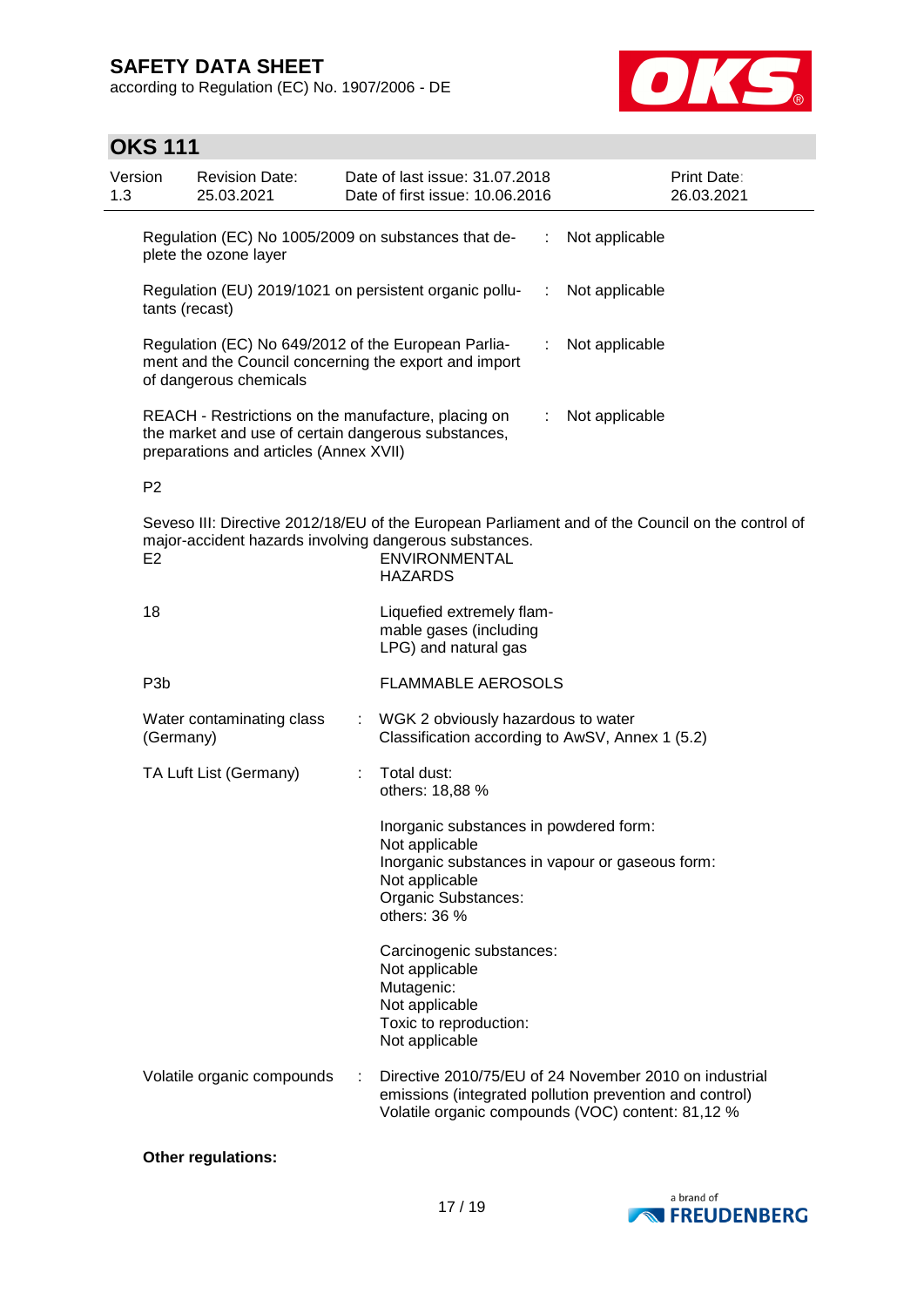according to Regulation (EC) No. 1907/2006 - DE



# **OKS 111**

| Version | Revision Date: | Date of last issue: 31.07.2018  | <b>Print Date:</b> |
|---------|----------------|---------------------------------|--------------------|
| 1.3     | 25.03.2021     | Date of first issue: 10.06.2016 | 26.03.2021         |

Take note of Directive 94/33/EC on the protection of young people at work or stricter national regulations, where applicable.

### **15.2 Chemical safety assessment**

This information is not available.

### **SECTION 16: Other information**

| <b>Full text of H-Statements</b>                                                 |  |                                                                                                                                                                                                                                                                                                                                                                                                                                                                                                                                                          |  |  |  |  |  |
|----------------------------------------------------------------------------------|--|----------------------------------------------------------------------------------------------------------------------------------------------------------------------------------------------------------------------------------------------------------------------------------------------------------------------------------------------------------------------------------------------------------------------------------------------------------------------------------------------------------------------------------------------------------|--|--|--|--|--|
| H <sub>220</sub><br>H <sub>225</sub><br>H <sub>280</sub><br>H304<br>H336<br>H411 |  | Extremely flammable gas.<br>Highly flammable liquid and vapour.<br>Contains gas under pressure; may explode if heated.<br>May be fatal if swallowed and enters airways.<br>May cause drowsiness or dizziness.<br>Toxic to aquatic life with long lasting effects.                                                                                                                                                                                                                                                                                        |  |  |  |  |  |
| Full text of other abbreviations                                                 |  |                                                                                                                                                                                                                                                                                                                                                                                                                                                                                                                                                          |  |  |  |  |  |
|                                                                                  |  |                                                                                                                                                                                                                                                                                                                                                                                                                                                                                                                                                          |  |  |  |  |  |
| Note C                                                                           |  | Some organic substances may be marketed either in a specif-<br>ic isomeric form or as a mixture of several isomers. In this<br>case the supplier must state on the label whether the sub-<br>stance is a specific isomer or a mixture of isomers.                                                                                                                                                                                                                                                                                                        |  |  |  |  |  |
| Note U (table 3.1)                                                               |  | When put on the market gases have to be classified as "Gas-<br>es under pressure", in one of the groups compressed gas,<br>liquefied gas, refrigerated liquefied gas or dissolved gas. The<br>group depends on the physical state in which the gas is pack-<br>aged and therefore has to be assigned case by case. The<br>following codes are assigned: Press. Gas (Comp.) Press. Gas<br>(Liq.) Press. Gas (Ref. Liq.) Press. Gas (Diss.) Aerosols shall<br>not be classified as gases under pressure (See Annex I, Part<br>2, Section 2.3.2.1, Note 2). |  |  |  |  |  |
| DE TRGS 900<br>DE TRGS 900 / AGW                                                 |  | Germany. TRGS 900 - Occupational exposure limit values.<br><b>Time Weighted Average</b>                                                                                                                                                                                                                                                                                                                                                                                                                                                                  |  |  |  |  |  |

ADN - European Agreement concerning the International Carriage of Dangerous Goods by Inland Waterways; ADR - European Agreement concerning the International Carriage of Dangerous Goods by Road; AIIC - Australian Inventory of Industrial Chemicals; ASTM - American Society for the Testing of Materials; bw - Body weight; CLP - Classification Labelling Packaging Regulation; Regulation (EC) No 1272/2008; CMR - Carcinogen, Mutagen or Reproductive Toxicant; DIN - Standard of the German Institute for Standardisation; DSL - Domestic Substances List (Canada); ECHA - European Chemicals Agency; EC-Number - European Community number; ECx - Concentration associated with x% response; ELx - Loading rate associated with x% response; EmS - Emergency Schedule; ENCS - Existing and New Chemical Substances (Japan); ErCx - Concentration associated with x% growth rate response; GHS - Globally Harmonized System; GLP - Good Laboratory Practice; IARC - International Agency for Research on Cancer; IATA - International Air Transport Association; IBC - International Code for the Construction and Equipment of Ships carrying Dangerous Chemicals in Bulk; IC50 - Half maximal inhibitory concentration; ICAO